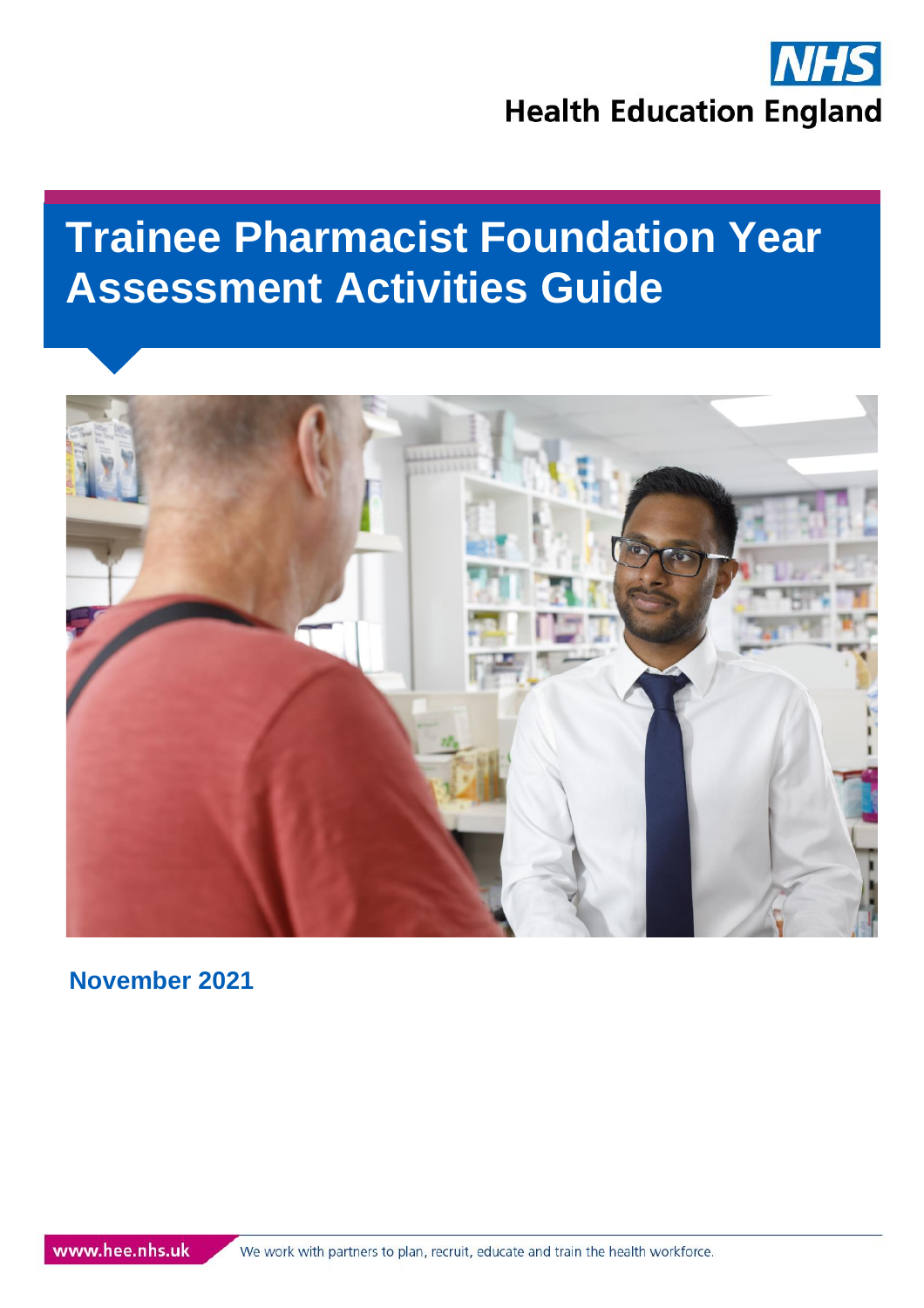## **Contents**

| 5.1 Technical and legal presentation issues: Identify and resolve 20 |    |
|----------------------------------------------------------------------|----|
|                                                                      |    |
|                                                                      |    |
|                                                                      |    |
|                                                                      | 24 |
|                                                                      |    |
|                                                                      |    |
|                                                                      |    |
|                                                                      |    |
|                                                                      |    |
|                                                                      |    |
|                                                                      |    |
|                                                                      |    |
|                                                                      |    |
|                                                                      |    |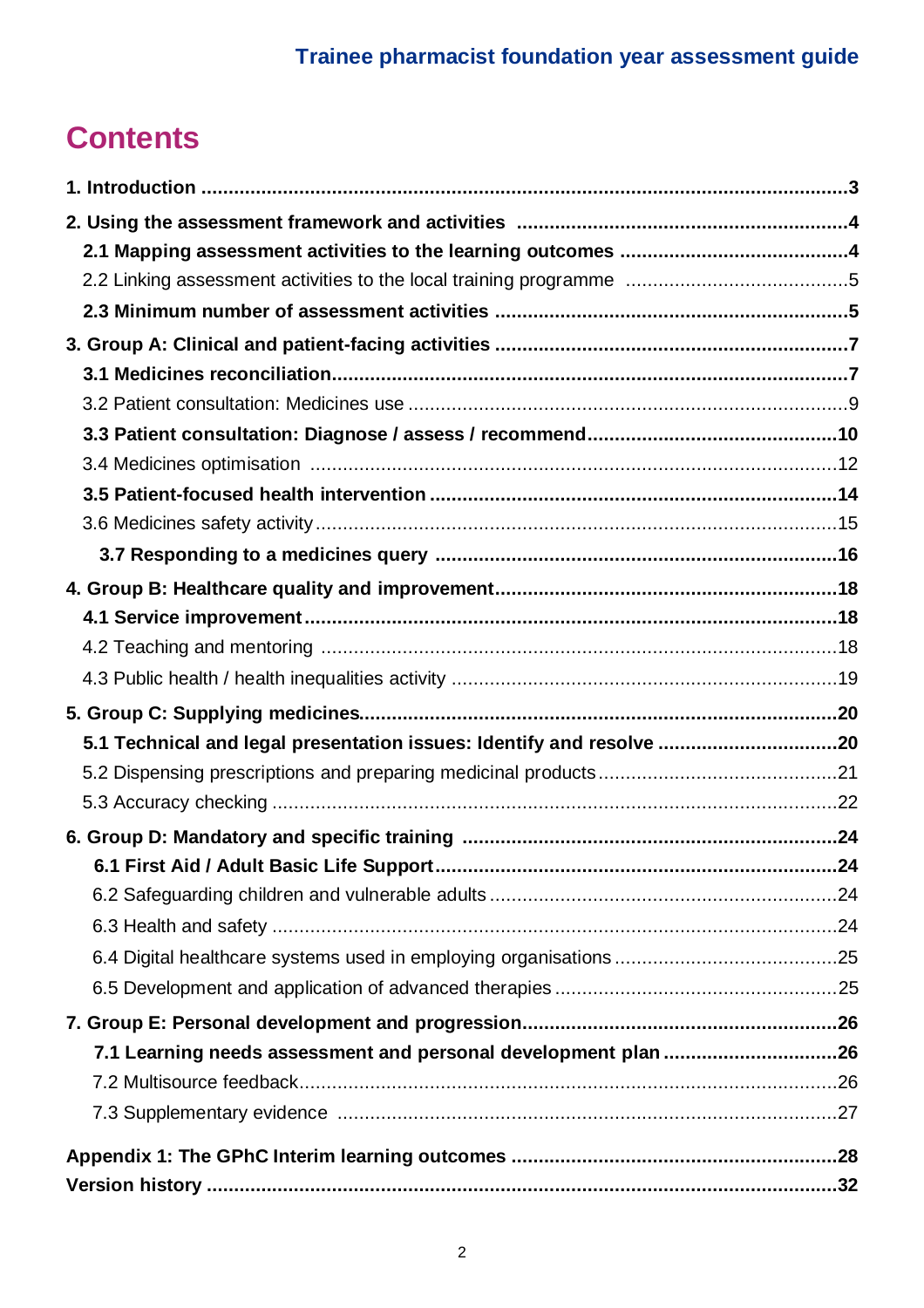## **1. Introduction**

This guide is a companion piece to the Health Education England Trainee pharmacist foundation year assessment strategy. It provides detailed information about the assessment activities a trainee is expected to undertake during their foundation year, including an indicative mapping of each activity against the General Pharmaceutical Council (GPhC) interim learning outcomes for the initial training and education of pharmacists.

This assessment guide is designed to support designated supervisors and trainee pharmacists understand the assessment framework and activities and plan these into the training year.

For more information about the Health Education England Trainee pharmacist foundation year assessment strategy, please refer to our website: [www.hee.nhs.uk/our-work/pharmacy/trainee](http://www.hee.nhs.uk/our-work/pharmacy/trainee-pharmacist-foundation-year-programme)[pharmacist-foundation-year-programme.](http://www.hee.nhs.uk/our-work/pharmacy/trainee-pharmacist-foundation-year-programme)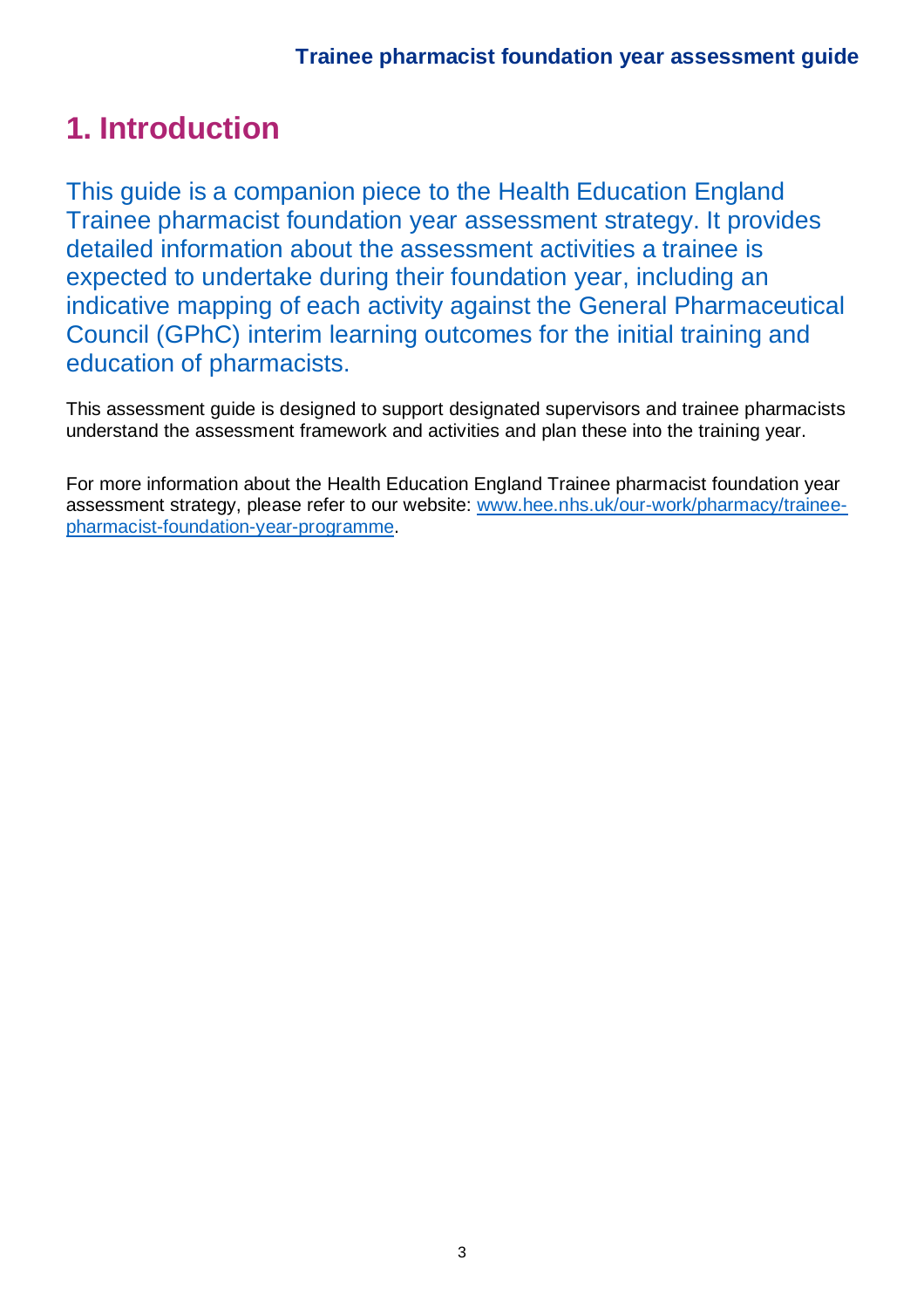## **2. Using the assessment framework and activities**

The Health Education England Trainee pharmacist foundation year assessment strategy provides a structured approach for trainee pharmacists to demonstrate their achievement of the GPhC interim learning outcomes in practice, using a framework of assessment activities.

These assessment activities are arranged into five themed groups:

- Group A: Clinical and patient-facing activities
- Group B: Healthcare quality and improvement
- Group C: Supplying medicines activities
- Group D: Mandatory and specific training
- Group E: Personal Development and Progression

Each themed group contains between three and seven individual types of Activity, which trainee pharmacists are expected to undertake to provide evidence of their learning. Each Activity must be documented within an 'assessment tool' which provides a standard structure for recording the Activity. **As part of this the trainee pharmacist must indicate which learning outcomes the completed activity provides evidence for.**

For more information, please refer to the Health Education England Trainee pharmacist foundation year assessment strategy on our website: [www.hee.nhs.uk/our](http://www.hee.nhs.uk/our-work/pharmacy/trainee-pharmacist-foundation-year-programme)[work/pharmacy/trainee-pharmacist-foundation-year-programme.](http://www.hee.nhs.uk/our-work/pharmacy/trainee-pharmacist-foundation-year-programme)

### **2.1 Mapping assessment activities to the learning outcomes**

The assessment activities are designed to provide a range of evidence that supports demonstration of all learning outcomes over the Foundation training year.

This assessment guide indicates which learning outcomes each assessment activity is expected to provide evidence for.

Each assessment activity has a range of learning outcomes that it 'routinely' provides evidence for. It may also have some learning outcomes that it 'may provide evidence for' (if a particular circumstance arises).

It may be that the trainee pharmacist and/or designated supervisor feel that an assessment activity also provides evidence for a learning outcome that is not mapped within this guide. There is the flexibility for this to also be claimed within the assessment tool.

When the trainee pharmacist uploads a completed assessment activity (within an assessment tool document) to the e-portfolio, **they must indicate which learning outcomes they believe the assessment activity provides evidence for**.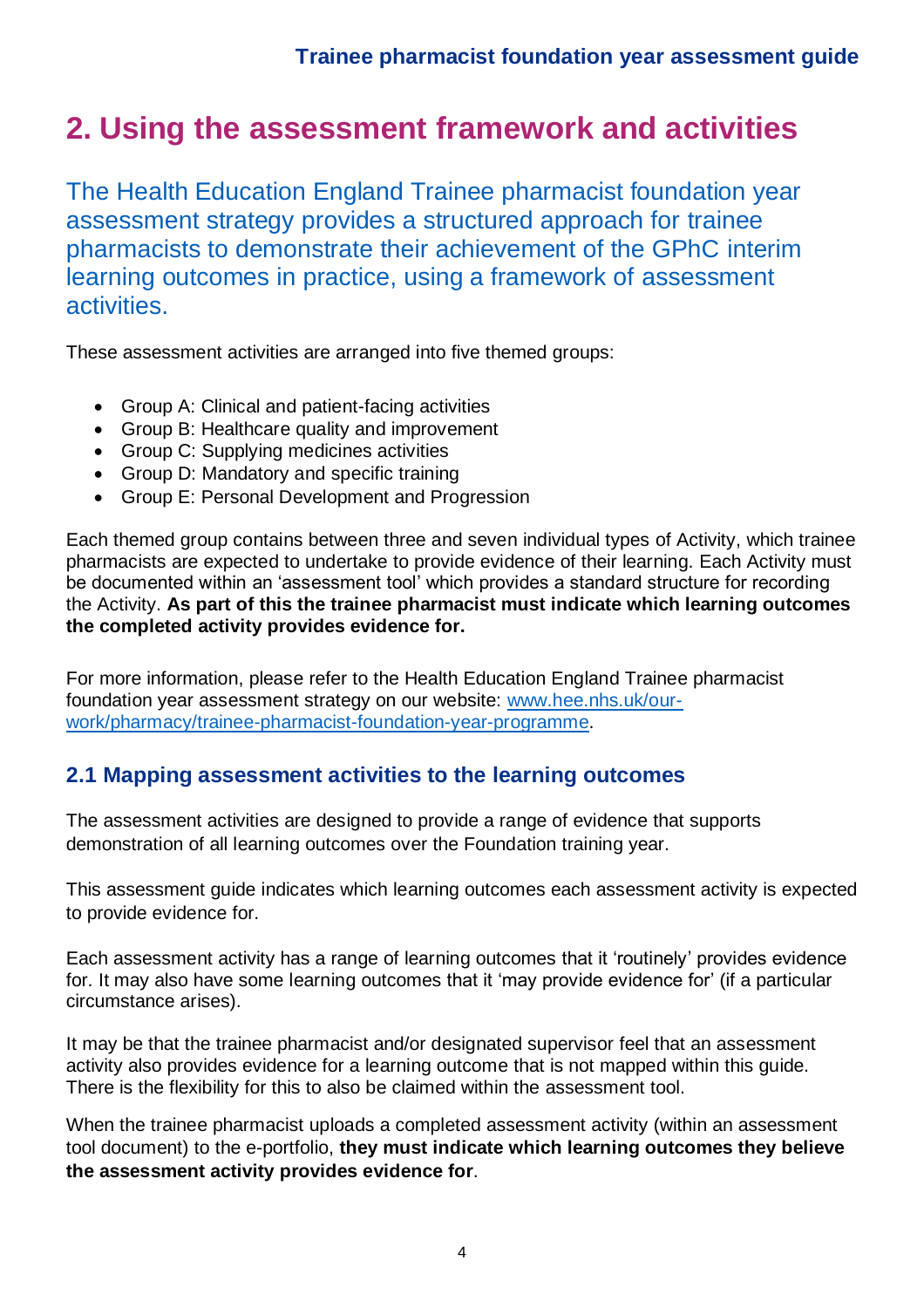The e-portfolio functionality will then support a 'dashboard' of evidence provided against each learning outcome, which will help the designated supervisor to understand how evidence is being collated over the training year, and eventual sign-off of the learning outcomes.

For most learning outcomes, trainee pharmacists are required to demonstrate most of the learning outcomes at the 'Does' level of Miller's triangle, which means they are demonstrating an outcome **'repeatedly and reliably'** (see appendix 1).

The range of assessment activities are designed as an entity to provide **multiple pieces of evidence** against each learning outcome. The designated supervisor will use their professional judgement to decide when each learning outcome has been met.

### **2.2 Linking assessment activities to the local training programme**

We suggest that the designated supervisor and/or other person within the training site responsible for supporting and planning training review the assessment activities at the start of the training year.

They should then decide when each of the activities will be completed during the training year, considering any planned rotations / split training site arrangements and the natural progression of gaining experience and confidence during the training year.

### **2.3 Minimum number of assessment activities**

Trainee pharmacists are required to complete **a minimum** of one assessment activity of each type. I.e. for **Group A (Clinical and patient-facing activities)**, the trainee must complete and record **one of each** of the **seven assessment activities as a minimum.** 

In some cases, each assessment activity will relate to a separate event in practice. However, in some cases an event in practice may contribute to and be recorded within more than one assessment activity. For example, near the end of the training year a trainee pharmacist may demonstrate medicines reconciliation and medicines optimisation within a single patient consultation. Where possible trainees are encouraged to use a separate practice scenario for each assessment activity, as this will provide a broader range of evidence within the portfolio.

For **Group B,** it may be that a single larger activity/project will cover the three activities (activities 8, 9 and 10). This must be agreed between the trainee pharmacist and designated supervisor in advance of completion. Some local training plans may already include a larger project that will cover Group B activities and can be submitted as evidence.

Satisfactorily demonstrating a learning outcome once is unlikely to prove competence. It must be demonstrated consistently, in a variety of circumstances, to the standard expected of a newly registered pharmacist. Trainee pharmacists are required to [demonstrate most of the](https://www.pharmacyregulation.org/developing-and-demonstrating-your-knowledge-and-competence)  learning outcomes at the ['Does' level of Miller's triangle,](https://www.pharmacyregulation.org/developing-and-demonstrating-your-knowledge-and-competence) which means they are demonstrating an outcome **'repeatedly and reliably'**. This is the reason why several assessment activities demonstrate evidence for the same learning outcomes - the range of assessment activities are designed as an entity to provide **multiple pieces of evidence** against each learning outcome. Designated supervisors are expected to use their professional judgement in making decisions as to when a learning outcome has been met.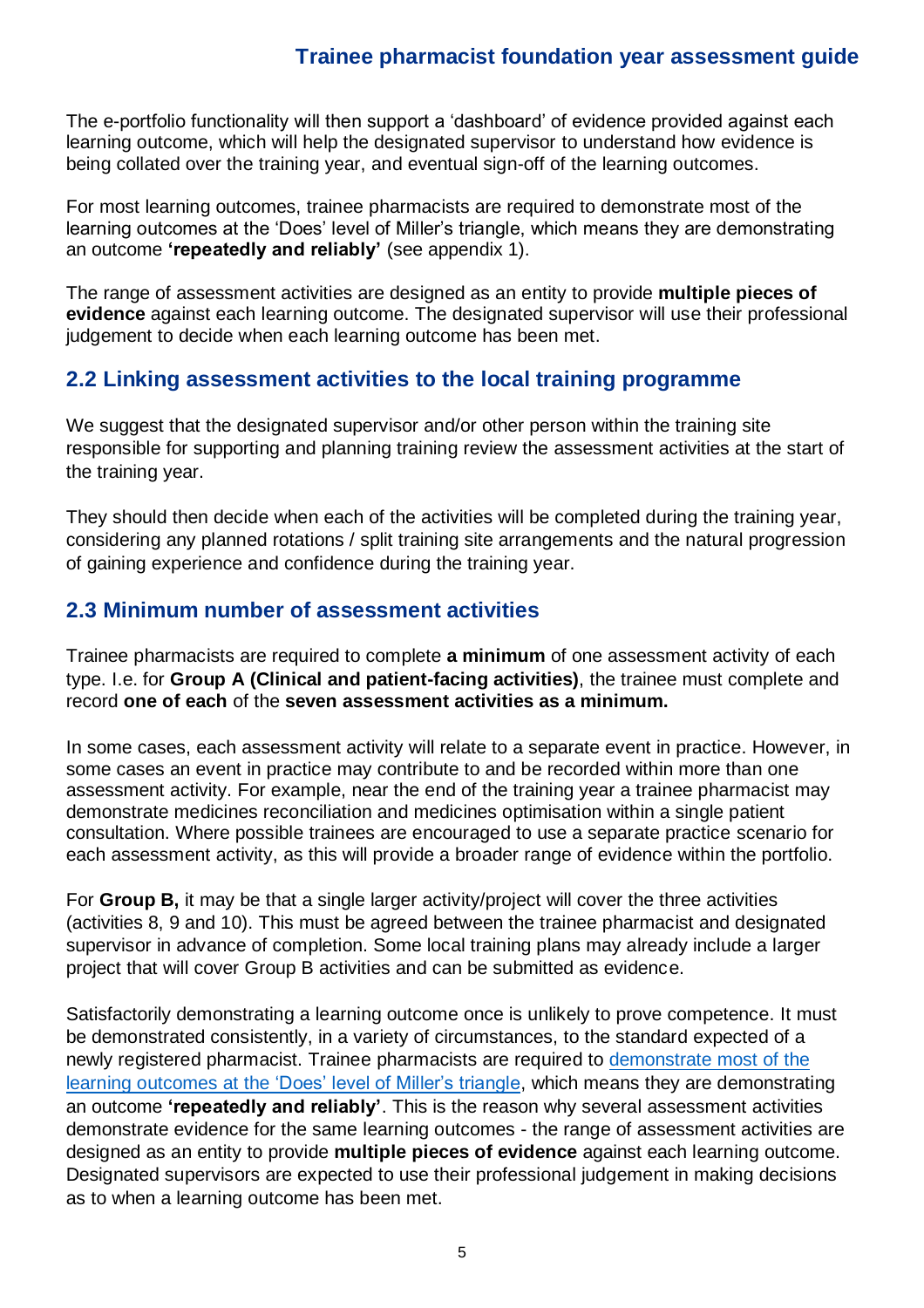Please note that the designated supervisor may require the trainee to complete/demonstrate further examples of a specific activity if they are linked to one or more learning outcome that has not been satisfactorily demonstrated overall.

**Additional activities (in addition to the assessment activities listed in the HEE Trainee pharmacist foundation year assessment strategy) can also be completed in agreement between the trainee pharmacist and designated supervisor. These should be documented within and uploaded to the e-portfolio using the relevant assessment tools.** 

**For more information about additional activities, please see section 3.5.4 (other evidence types) in the Trainee pharmacist foundation year assessment strategy, available on our website at:** [www.hee.nhs.uk/our-work/pharmacy/trainee-pharmacist-foundation-year](http://www.hee.nhs.uk/our-work/pharmacy/trainee-pharmacist-foundation-year-programme)[programme](http://www.hee.nhs.uk/our-work/pharmacy/trainee-pharmacist-foundation-year-programme)**.**

The following sections focus on each themed group of assessment activities in turn and show which learning outcomes each activity is intended to map to. The learning outcomes are numbered according to the table of GPhC interim learning outcomes, which can be found in appendix 1.

A **visual mapping** of these assessment activities is also available on our website at: [www.hee.nhs.uk/our-work/pharmacy/trainee-pharmacist-foundation-year-programme.](http://www.hee.nhs.uk/our-work/pharmacy/trainee-pharmacist-foundation-year-programme)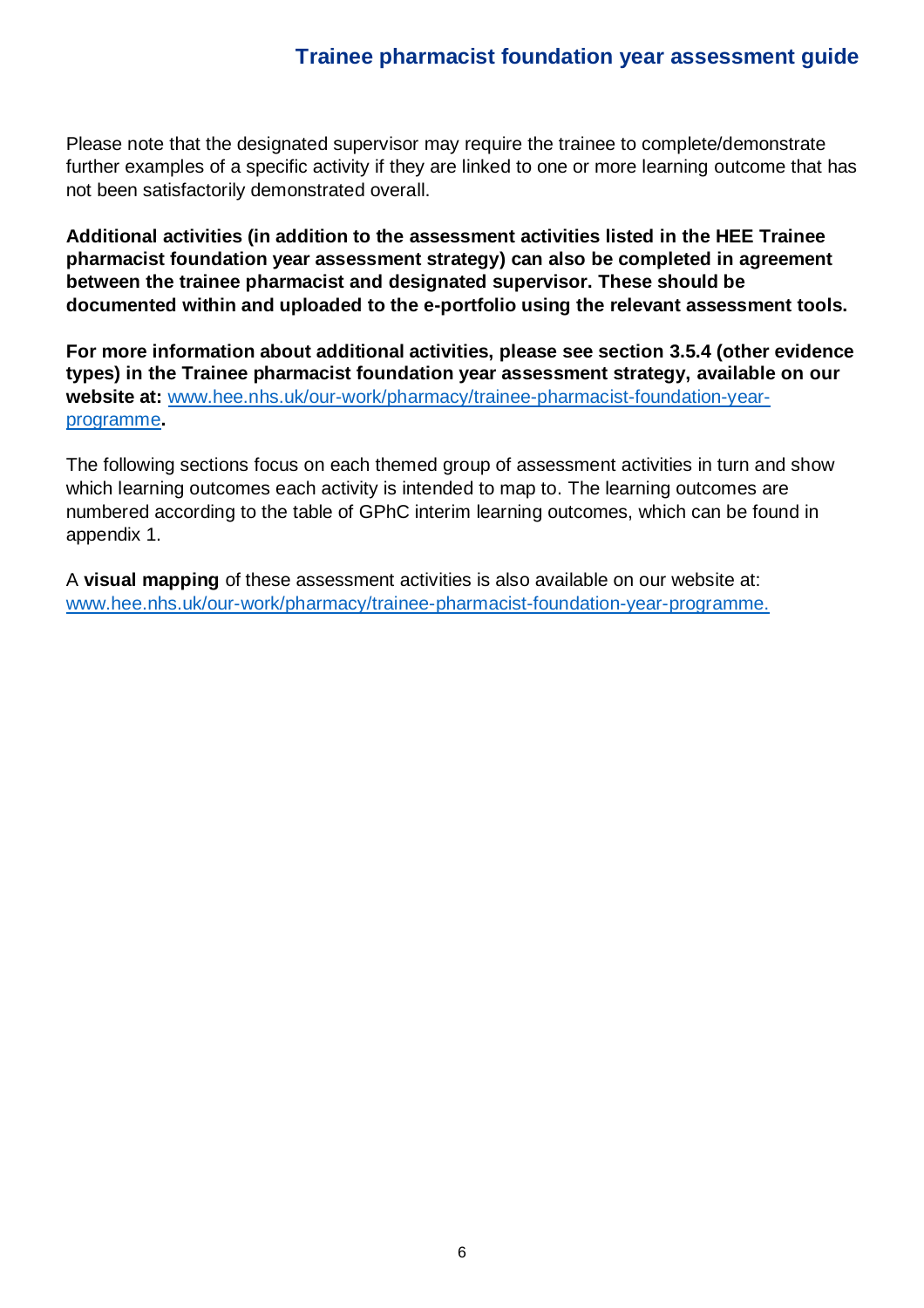## **3. Group A: Clinical and patient-facing activities**

These activities focus on providing an aspect of healthcare to a specific patient. Some activities are directly 'patient facing' (e.g. involve a consultation with a patient), and others involve supporting the care of a patient through an interaction with another healthcare professional or at distance (e.g. providing a response to a medicines related enquiry).

Please note that since most learning outcomes are assessed at the 'Does' level of Miller's Triangle, the trainee pharmacist must be directly involved in providing care/services in these activities, and not just reviewing a patient/service users' care and commenting on/critiquing it theoretically.

Where it is suggested that a trainee pharmacist could complete an assessment activity that would normally be conducted by a registered pharmacist or other appropriately registered healthcare professional, the designated supervisor needs to ensure that there is appropriate supervision (e.g. direct observation / supervision) in place, so that patient safety and appropriate professional responsibility and accountability for the service provision are maintained.

Group A contains seven assessment activities (Assessment activities 1-7).

## **3.1 Medicines reconciliation**

Completion of a **medicines reconciliation** for a patient when they move from one sector of healthcare to another.

Examples include:

- Secondary care to primary care (discharge from hospital)
- Primary care to secondary care (admission into hospital)
- Discharge medicines service (community pharmacy service).

- (3) Demonstrate effective communication at all times and adapt their approach and communication style to meet the needs of the person
- (4) Understand the variety of settings and adapt their communication accordingly
- (5) Proactively support people to make safe and effective use of their medicines and devices
- (7) Obtain informed consent before providing care and pharmacy services
- (12) Take an all-inclusive approach to ensure the most appropriate course of action based on clinical, legal and professional considerations
- (14) Work collaboratively and effectively with other members of the multi-disciplinary team to ensure high-quality, person-centred care, including continuity of care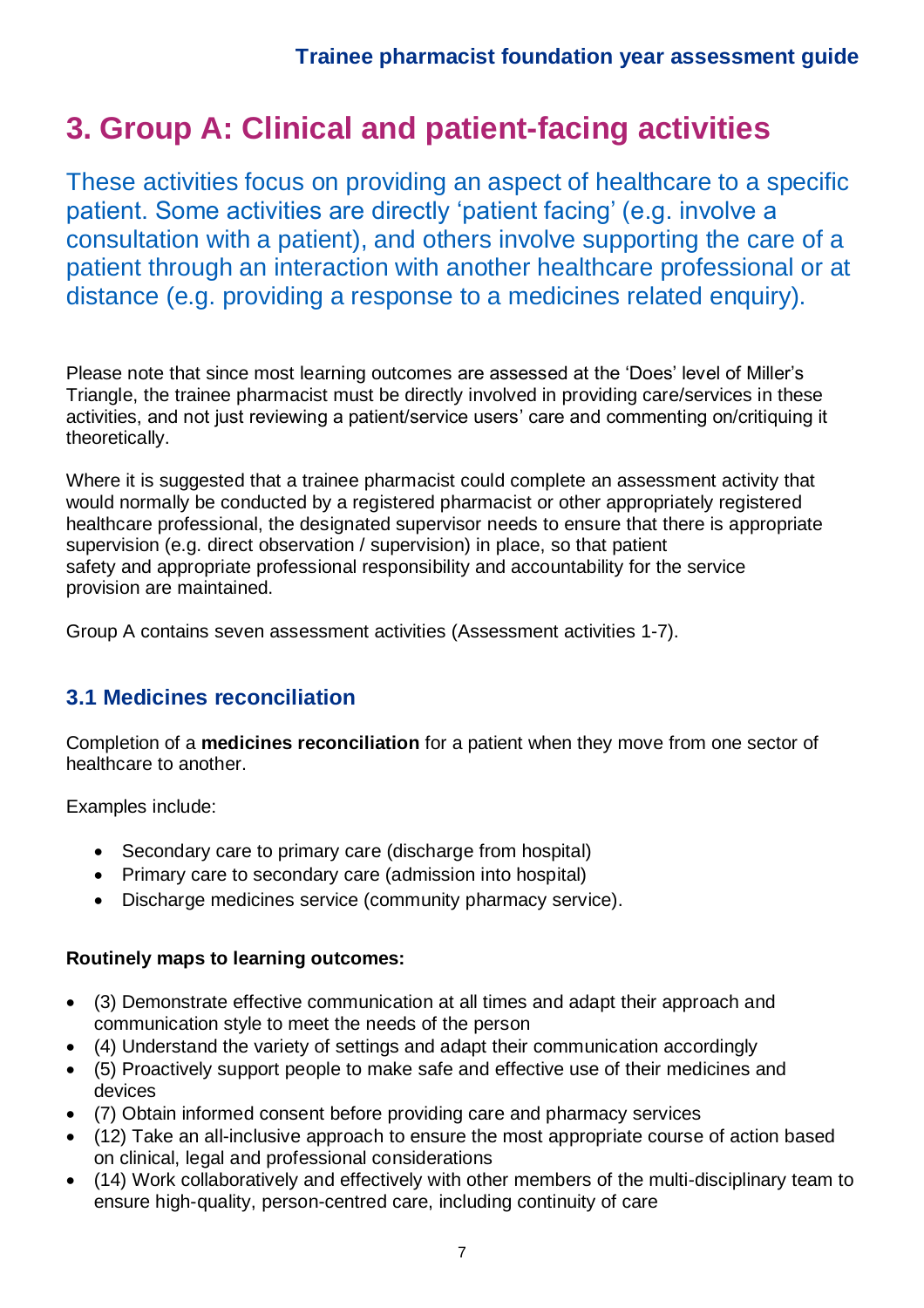- (15) Demonstrate the values, attitudes and behaviours expected of a pharmacy professional at all times
- (16) Apply professional judgement in all circumstances, taking legal and ethical reasoning into account
- (18) Take responsibility for all aspects of pharmacy services, and make sure that the care and services provided are safe and accurate
- (24) Keep abreast of new technologies and use data and digital technologies to improve clinical outcomes and patient safety, keeping to information governance principles
- (30) Appraise the evidence base and apply clinical reasoning and professional judgement to make safe and logical decisions which minimise risk and optimise outcomes for the person
- (31) Critically evaluate and use national guidelines and clinical evidence to support safe, rational and cost-effective procurement for the use, and prescribing (by others) of, medicines, devices and services
- (35) Anticipate and recognise adverse drug reactions, and recognise the need to apply the principles of pharmacovigilance
- (39) Take responsibility for people's health records, including the legality, appropriateness, accuracy, security and confidentiality of personal data
- (47) Develop, lead and apply effective strategies to improve the quality of care and safe use of medicines
- (48) Actively take part in the management of risks and consider the impacts on people
- (49) Use tools and techniques to avoid medication errors associated with prescribing (by others), supply and administration.

### **May also map to learning outcomes:**

- (6) Treat people as equals, with dignity and respect, and meet their own legal responsibilities under equality and human rights legislation, while respecting diversity and cultural differences
- (8) Assess and respond to the person's particular health risks, taking account of individuals' protected characteristics and background
- (9) Take responsibility for ensuring that personal values and beliefs do not compromise person-centred care
- (17) Recognise and work within the limits of their knowledge and skills, and get support and refer to others when they need to
- (32) Accurately perform calculations
- (43) Identify misuse of medicines and implement effective strategies to deal with this
- (46) Make use of the skills and knowledge of other members of the multi-disciplinary team to manage resources and priorities
- (51) Recognise when and how their performance or that of others could put people at risk and take appropriate actions
- (52) Demonstrate resilience and flexibility, and apply effective strategies to manage multiple priorities, uncertainty, complexity and change.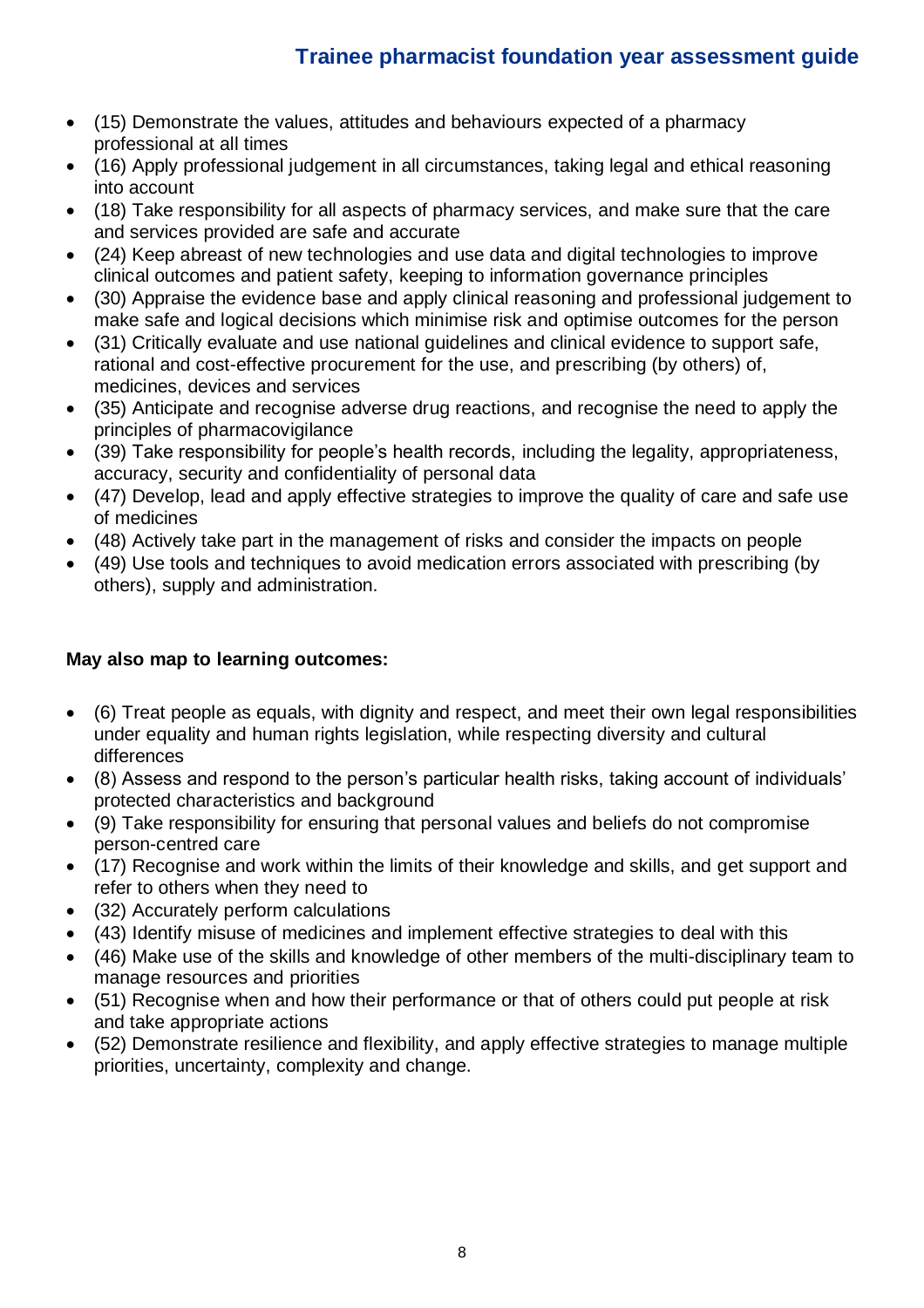## **3.2 Patient consultation: Medicines use**

Conducting a consultation with a patient on how to use a medicine or device that has been prescribed for them.

Examples include:

- Counselling on a new medicine in any sector
- Discharge medicines service (community pharmacy service)
- New medicines service (community pharmacy service).

- (1) Demonstrate empathy and keep the person at the centre of their approach to care at all times
- (2) Work in partnership with people to support and empower them in shared decision-making about their health and wellbeing
- (3) Demonstrate effective communication at all times and adapt their approach and communication style to meet the needs of the person
- (4) Understand the variety of settings and adapt their communication accordingly
- (5) Proactively support people to make safe and effective use of their medicines and devices
- (7) Obtain informed consent before providing care and pharmacy services
- (10) Demonstrate effective consultation skills, and in partnership with the person, decide the most appropriate course of action
- (11) Take into consideration factors that affect people's behaviours in relation to health and wellbeing
- (12) Take an all-inclusive approach to ensure the most appropriate course of action based on clinical, legal and professional considerations
- (13) Recognise the psychological, physiological and physical impact of prescribing decisions on people
- (15) Demonstrate the values, attitudes and behaviours expected of a pharmacy professional at all times
- (18) Take responsibility for all aspects of pharmacy services, and make sure that the care and services provided are safe and accurate
- (21) Apply the science behind pharmacy in all activities
- (29) Apply the principles of clinical therapeutics, pharmacology and genomics to make effective use of medicines for people
- (31) Critically evaluate and use national guidelines and clinical evidence to support safe, rational and cost-effective procurement for the use, and prescribing (by others) of, medicines, devices and services
- (34) Apply the principles of effective monitoring and management to improve health outcomes
- (35) Anticipate and recognise adverse drug reactions, and recognise the need to apply the principles of pharmacovigilance<sup>1</sup>
- (47) Develop, lead and apply effective strategies to improve the quality of care and safe use of medicines
- (48) Actively take part in the management of risks and consider the impacts on people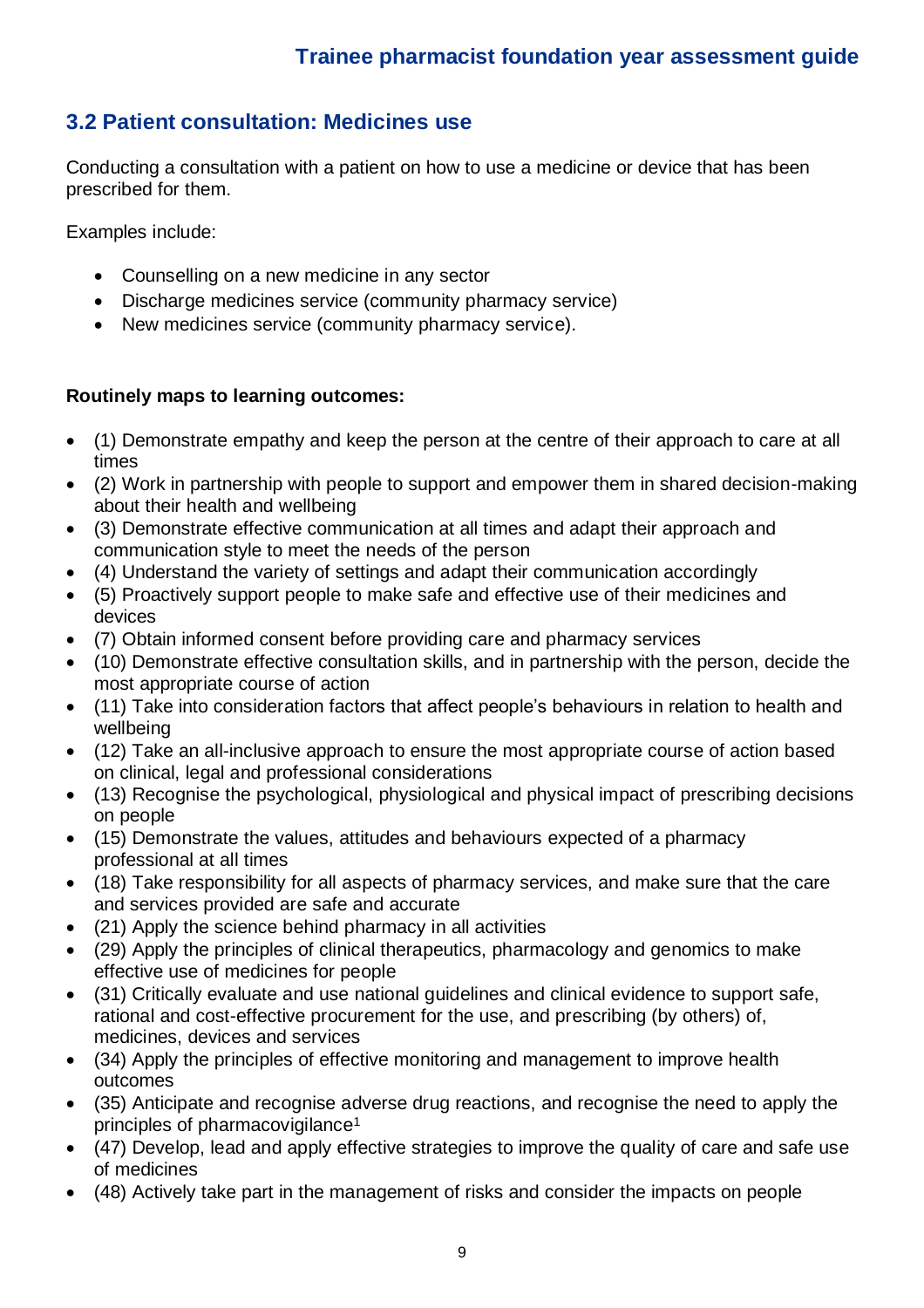### **May also map to learning outcomes:**

- (6) Treat people as equals, with dignity and respect, and meet their own legal responsibilities under equality and human rights legislation, while respecting diversity and cultural differences
- (8) Assess and respond to the person's particular health risks, taking account of individuals' protected characteristics and background
- (9) Take responsibility for ensuring that personal values and beliefs do not compromise person-centred care
- (17) Recognise and work within the limits of their knowledge and skills, and get support and refer to others when they need to
- (32) Accurately perform calculations
- (43) Identify misuse of medicines and implement effective strategies to deal with this
- (46) Make use of the skills and knowledge of other members of the multi-disciplinary team to manage resources and priorities
- (51) Recognise when and how their performance or that of others could put people at risk and take appropriate actions
- (52) Demonstrate resilience and flexibility, and apply effective strategies to manage multiple priorities, uncertainty, complexity and change.

## **3.3 Patient consultation: Diagnose / assess / recommend**

Conducting a consultation with a patient that is presenting with a condition or symptoms. The patient is assessed, diagnostic reasoning is used and a decision / recommendation is made.

Examples include:

- Responding to symptoms consultation
- Using a patient group direction
- Community Pharmacy Consultation Service (community pharmacy service)
- Physical examination skills: pulse, respiratory rate, oxygen saturation, temperature, blood pressure.

- (1) Demonstrate empathy and keep the person at the centre of their approach to care at all times
- (2) Work in partnership with people to support and empower them in shared decision-making about their health and wellbeing
- (3) Demonstrate effective communication at all times and adapt their approach and communication style to meet the needs of the person
- (4) Understand the variety of settings and adapt their communication accordingly
- (5) Proactively support people to make safe and effective use of their medicines and devices
- (7) Obtain informed consent before providing care and pharmacy services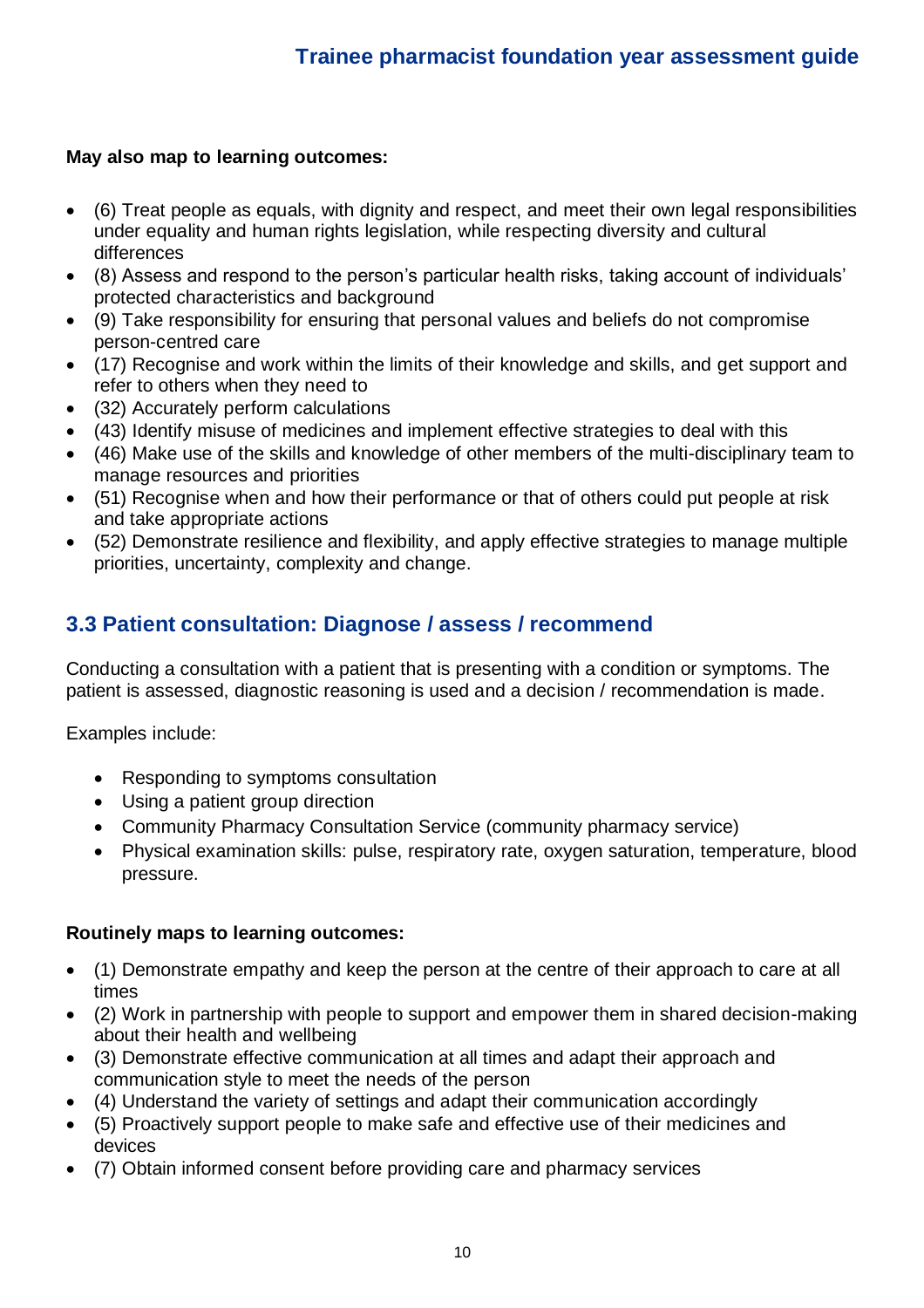- (10) Demonstrate effective consultation skills, and in partnership with the person, decide the most appropriate course of action
- (11) Take into consideration factors that affect people's behaviours in relation to health and wellbeing
- (12) Take an all-inclusive approach to ensure the most appropriate course of action based on clinical, legal and professional considerations
- (13) Recognise the psychological, physiological and physical impact of prescribing decisions on people
- (15) Demonstrate the values, attitudes and behaviours expected of a pharmacy professional at all times
- (16) Apply professional judgement in all circumstances, taking legal and ethical reasoning into account
- (18) Take responsibility for all aspects of pharmacy services, and make sure that the care and services provided are safe and accurate
- (21) Apply the science behind pharmacy in all activities
- (27) Take responsibility for the legal, safe and efficient supply and administration of medicines and devices
- (28) Demonstrate effective diagnostic skills, including physical examination, to decide the most appropriate course of action for the person. During the COVID-19 pandemic all relevant precautions must be taken to ensure the safety of the patient and foundation trainee when physical contact is necessary.
- (29) Apply the principles of clinical therapeutics, pharmacology and genomics to make effective use of medicines for people
- (30) Appraise the evidence base and apply clinical reasoning and professional judgement to make safe and logical decisions which minimise risk and optimise outcomes for the person
- (31) Critically evaluate and use national guidelines and clinical evidence to support safe, rational and cost-effective procurement for the use, and prescribing (by others) of, medicines, devices and services
- (33) Effectively promote healthy lifestyles using evidence-based techniques
- (34) Apply the principles of effective monitoring and management to improve health outcomes
- (35) Anticipate and recognise adverse drug reactions, and recognise the need to apply the principles of pharmacovigilance
- (36) Apply relevant legislation related to prescribing.

### **May also map to learning outcomes:**

- (6) Treat people as equals, with dignity and respect, and meet their own legal responsibilities under equality and human rights legislation, while respecting diversity and cultural differences
- (8) Assess and respond to the person's particular health risks, taking account of individuals' protected characteristics and background
- (9) Take responsibility for ensuring that personal values and beliefs do not compromise person-centred care
- (17) Recognise and work within the limits of their knowledge and skills, and get support and refer to others when they need to
- (32) Accurately perform calculations
- (43) Identify misuse of medicines and implement effective strategies to deal with this
- (46) Make use of the skills and knowledge of other members of the multi-disciplinary team to manage resources and priorities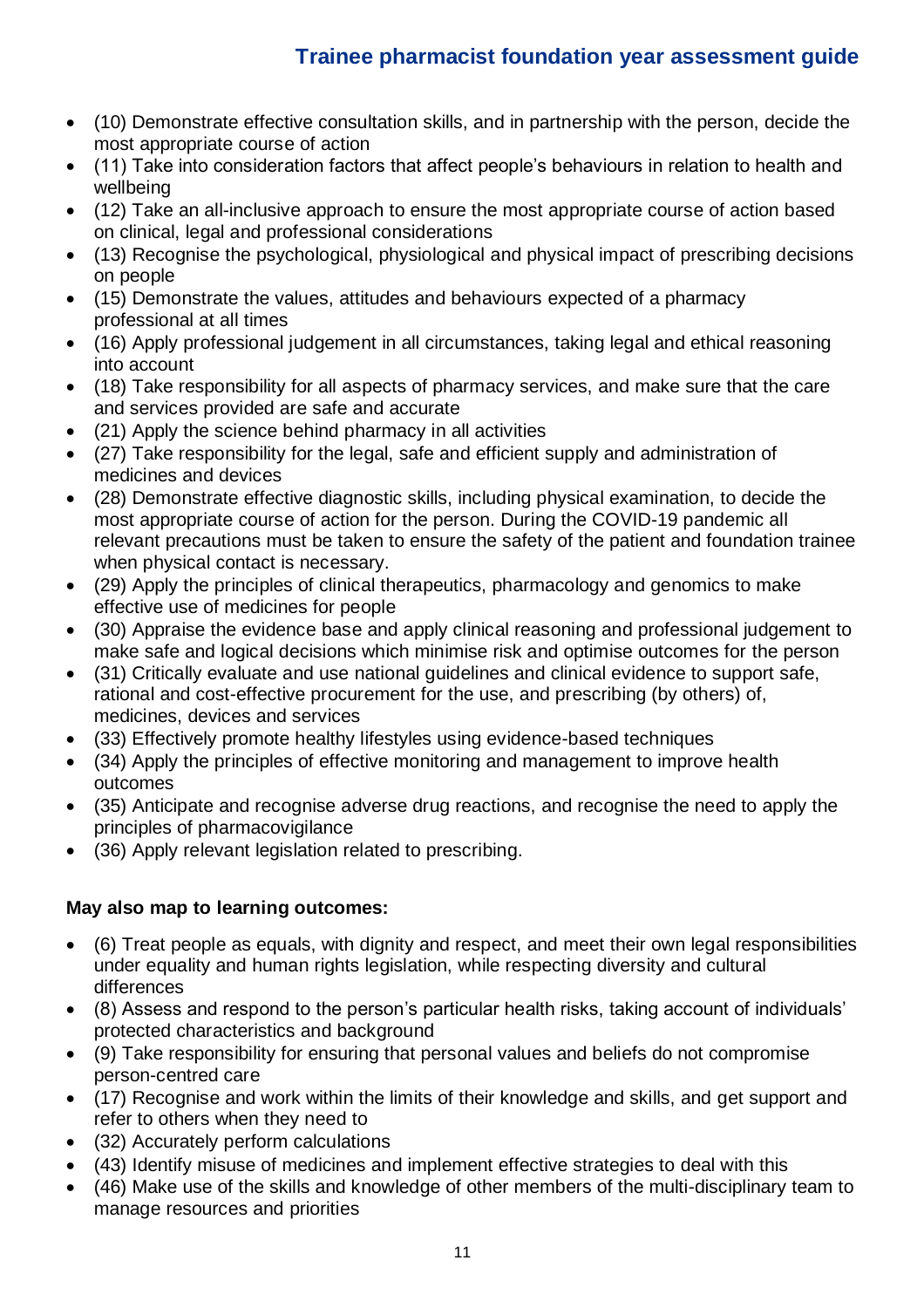- (51) Recognise when and how their performance or that of others could put people at risk and take appropriate actions
- (52) Demonstrate resilience and flexibility, and apply effective strategies to manage multiple priorities, uncertainty, complexity and change.

## **3.4 Medicines optimisation**

Clinical screening of a prescription / the medicines of a patient, identification of one or more clinical issues, clinical reasoning supporting the generation/ implementation of a recommendation to optimise medicines. This recommendation is made to a prescriber to resolve the issue(s). This may include recommending the deprescribing of one or more medicines.

Examples include:

- Identify a clinical problem, generate solutions and implement to resolve
- Therapeutic drug monitoring
- Medication review

- (1) Demonstrate empathy and keep the person at the centre of their approach to care at all times
- (2) Work in partnership with people to support and empower them in shared decision-making about their health and wellbeing
- (3) Demonstrate effective communication at all times and adapt their approach and communication style to meet the needs of the person
- (4) Understand the variety of settings and adapt their communication accordingly
- (5) Proactively support people to make safe and effective use of their medicines and devices
- (7) Obtain informed consent before providing care and pharmacy services
- (10) Demonstrate effective consultation skills, and in partnership with the person, decide the most appropriate course of action
- (11) Take into consideration factors that affect people's behaviours in relation to health and wellbeing
- (12) Take an all-inclusive approach to ensure the most appropriate course of action based on clinical, legal and professional considerations
- (13) Recognise the psychological, physiological and physical impact of prescribing decisions on people
- (14) Work collaboratively and effectively with other members of the multi-disciplinary team to ensure high-quality, person-centred care, including continuity of care
- (15) Demonstrate the values, attitudes and behaviours expected of a pharmacy professional at all times
- (16) Apply professional judgement in all circumstances, taking legal and ethical reasoning into account
- (18) Take responsibility for all aspects of pharmacy services, and make sure that the care and services provided are safe and accurate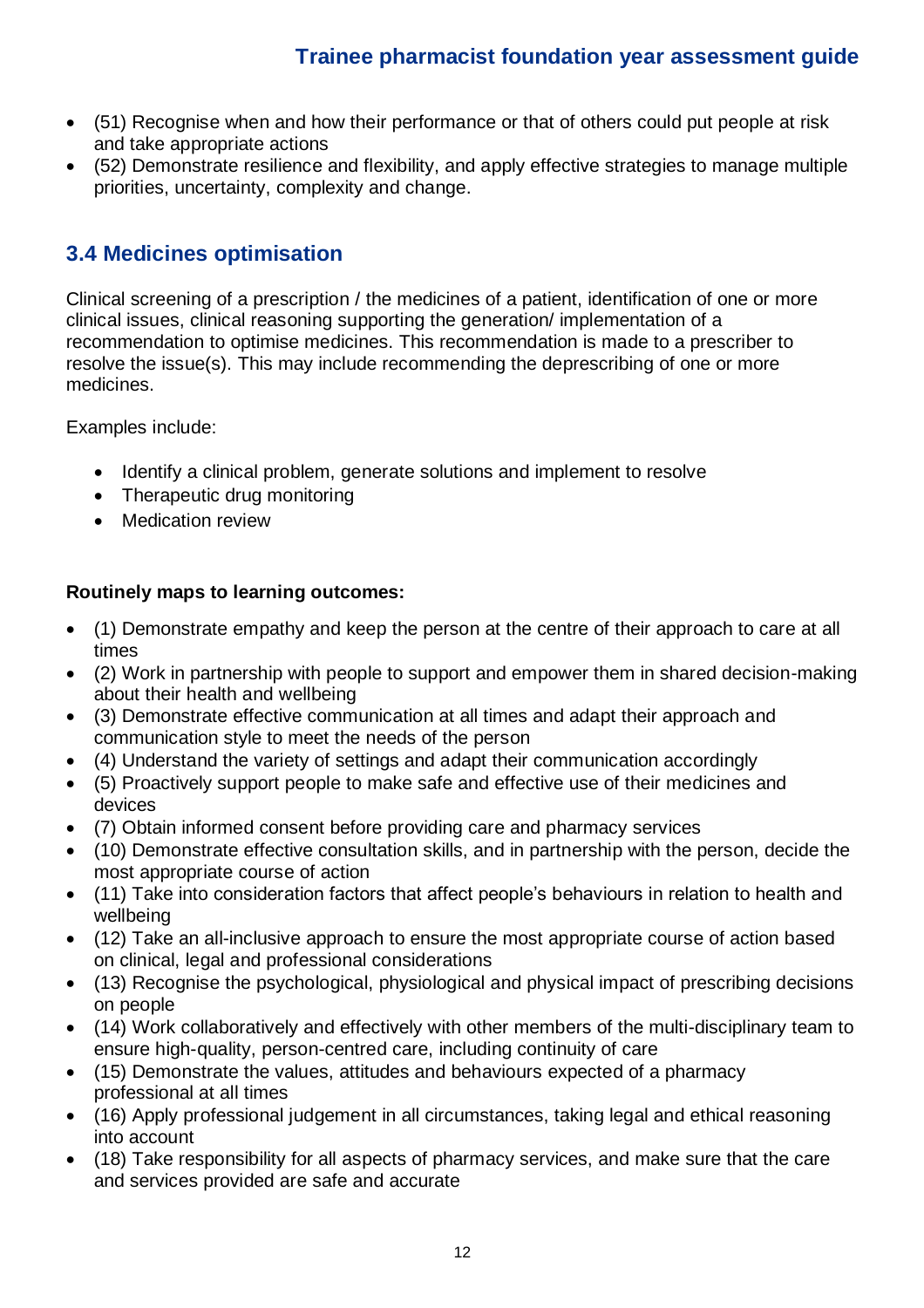- (20) Act openly and honestly when things go wrong and raise concerns even when it is not easy to do so
- (21) Apply the science behind pharmacy in all activities
- (29) Apply the principles of clinical therapeutics, pharmacology and genomics to make effective use of medicines for people
- (30) Appraise the evidence base and apply clinical reasoning and professional judgement to make safe and logical decisions which minimise risk and optimise outcomes for the person
- (31) Critically evaluate and use national guidelines and clinical evidence to support safe, rational and cost-effective procurement for the use, and prescribing (by others) of, medicines, devices and services
- (34) Apply the principles of effective monitoring and management to improve health outcomes
- (35) Anticipate and recognise adverse drug reactions, and recognise the need to apply the principles of pharmacovigilance
- (38) Understand clinical governance in relation to prescribing
- (39) Take responsibility for people's health records, including the legality, appropriateness, accuracy, security and confidentiality of personal data
- (45) Demonstrate effective leadership and management skills as part of the multi-disciplinary team
- (47) Develop, lead and apply effective strategies to improve the quality of care and safe use of medicines
- (48) Actively take part in the management of risks and consider the impacts on people
- (49) Use tools and techniques to avoid medication errors associated with prescribing (by others), supply and administration
- (50) Take appropriate actions to respond to complaints, incidents or errors in a timely manner and to prevent them happening again
- (51) Recognise when and how their performance or that of others could put people at risk and take appropriate actions
- (54) Support the learning and development of others, including through mentoring

### **May also map to learning outcomes:**

- (6) Treat people as equals, with dignity and respect, and meet their own legal responsibilities under equality and human rights legislation, while respecting diversity and cultural differences
- (8) Assess and respond to the person's particular health risks, taking account of individuals' protected characteristics and background
- (9) Take responsibility for ensuring that personal values and beliefs do not compromise person-centred care
- (17) Recognise and work within the limits of their knowledge and skills, and get support and refer to others when they need to
- (32) Accurately perform calculations
- (43) Identify misuse of medicines and implement effective strategies to deal with this
- (46) Make use of the skills and knowledge of other members of the multi-disciplinary team to manage resources and priorities
- (51) Recognise when and how their performance or that of others could put people at risk and take appropriate actions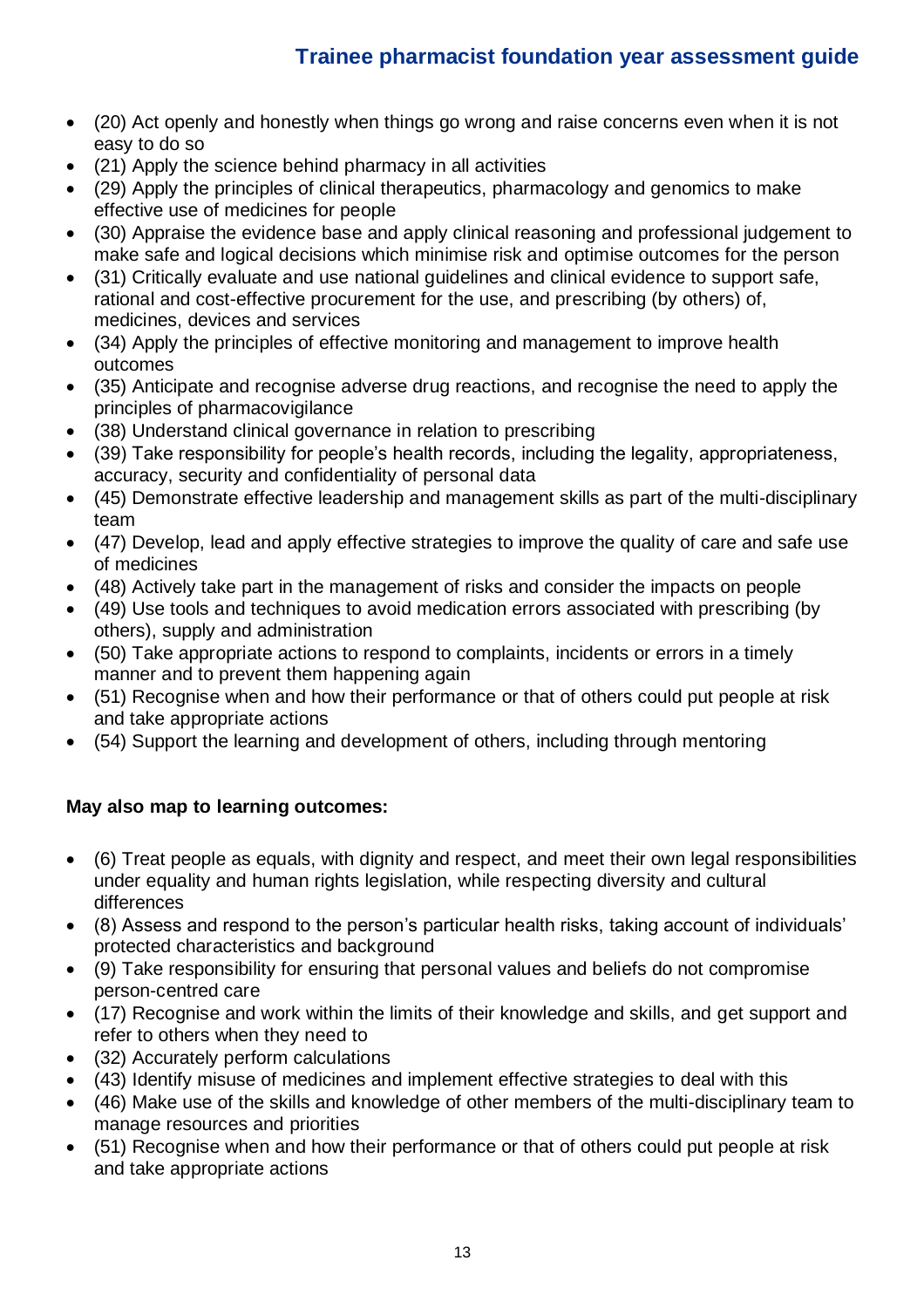• (52) Demonstrate resilience and flexibility, and apply effective strategies to manage multiple priorities, uncertainty, complexity and change.

## **3.5 Patient-focused health intervention**

Conducting a consultation with a patient resulting in a public health intervention. This may include, but is not limited to, smoking cessation, weight loss, infection prevention and control, use of antimicrobials.

Examples include:

- NHS Health Check (community pharmacy or general practice)
- Antimicrobial stewardship intervention
- Smoking cessation intervention

- (1) Demonstrate empathy and keep the person at the centre of their approach to care at all times
- (2) Work in partnership with people to support and empower them in shared decision-making about their health and wellbeing
- (3) Demonstrate effective communication at all times and adapt their approach and communication style to meet the needs of the person
- (4) Understand the variety of settings and adapt their communication accordingly
- (7) Obtain informed consent before providing care and pharmacy services
- (8) Assess and respond to the person's particular health risks, taking account of individuals' protected characteristics and background
- (10) Demonstrate effective consultation skills, and in partnership with the person, decide the most appropriate course of action
- (11) Take into consideration factors that affect people's behaviours in relation to health and wellbeing
- (12) Take an all-inclusive approach to ensure the most appropriate course of action based on clinical, legal and professional considerations
- (15) Demonstrate the values, attitudes and behaviours expected of a pharmacy professional at all times
- (16) Apply professional judgement in all circumstances, taking legal and ethical reasoning into account
- (18) Take responsibility for all aspects of pharmacy services, and make sure that the care and services provided are safe and accurate
- (21) Apply the science behind pharmacy in all activities
- (28) Demonstrate effective diagnostic skills, including physical examination, to decide the most appropriate course of action for the person. During the COVID-19 pandemic all relevant precautions must be taken to ensure the safety of the patient and foundation trainee when physical contact is necessary.
- (29) Apply the principles of clinical therapeutics, pharmacology and genomics to make effective use of medicines for people
- (30) Appraise the evidence base and apply clinical reasoning and professional judgement to make safe and logical decisions which minimise risk and optimise outcomes for the person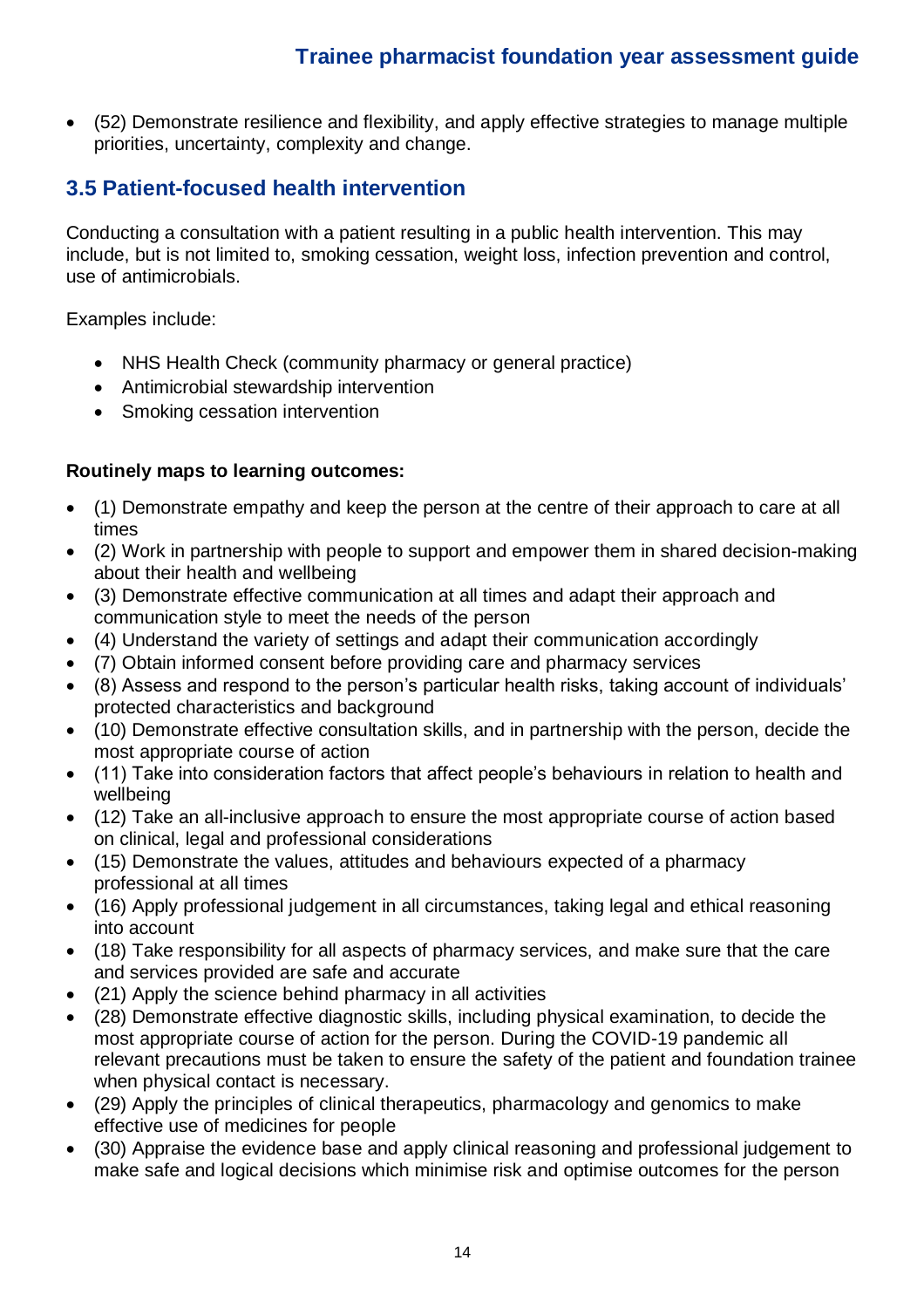- (31) Critically evaluate and use national guidelines and clinical evidence to support safe, rational and cost-effective procurement for the use, and prescribing (by others) of, medicines, devices and services
- (33) Effectively promote healthy lifestyles using evidence-based techniques
- (35) Anticipate and recognise adverse drug reactions, and recognise the need to apply the principles of pharmacovigilance.

#### **May also map to learning outcomes:**

- (6) Treat people as equals, with dignity and respect, and meet their own legal responsibilities under equality and human rights legislation, while respecting diversity and cultural differences
- (9) Take responsibility for ensuring that personal values and beliefs do not compromise person-centred care
- (17) Recognise and work within the limits of their knowledge and skills, and get support and refer to others when they need to
- (32) Accurately perform calculations.

### **3.6 Medicines safety activity**

Completion of an activity in relation to medicines safety. This may be related to a specific patient (e.g. completion of a Yellow Card report) or a broader activity relating to a patient safety alert or actioning a product recall.

Examples include:

- MHRA Central Alerting System medicine recall, notifications and patient safety alerts
- Yellow card MHRA report
- Incident report
- Error report.

- 15) Demonstrate the values, attitudes and behaviours expected of a pharmacy professional at all times
- (18) Take responsibility for all aspects of pharmacy services, and make sure that the care and services provided are safe and accurate
- (21) Apply the science behind pharmacy in all activities
- (24) Keep abreast of new technologies and use data and digital technologies to improve clinical outcomes and patient safety, keeping to information governance principles
- (26) Consider the quality, safety and risks associated with medicines and products and take appropriate action when producing and supplying them
- (31) Critically evaluate and use national guidelines and clinical evidence to support safe, rational and cost-effective procurement for the use, and prescribing (by others) of, medicines, devices and services
- (35) Anticipate and recognise adverse drug reactions, and recognise the need to apply the principles of pharmacovigilance
- (38) Understand clinical governance in relation to prescribing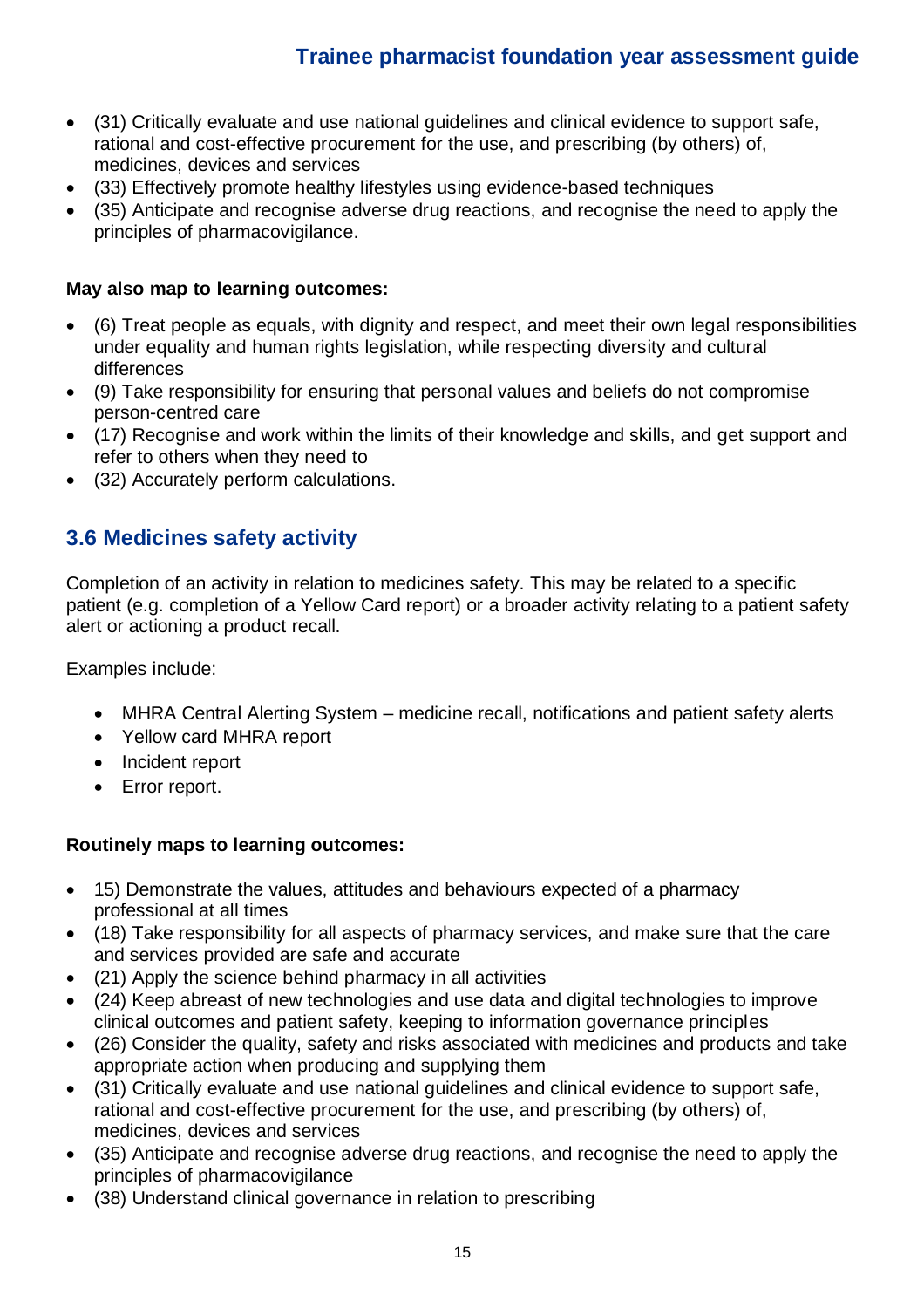- (41) Effectively make use of local and national health and social care policies to improve health outcomes and public health, and to address health inequalities
- (47) Develop, lead and apply effective strategies to improve the quality of care and safe use of medicines
- (48) Actively take part in the management of risks and consider the impacts on people
- (49) Use tools and techniques to avoid medication errors associated with prescribing (by others), supply and administration.

### **May also map to learning outcomes:**

- (25) Apply pharmaceutical principles to the safe and effective formulation, preparation, packaging and disposal of medicines and products.
- •

## **3.7 Responding to a medicines query**

Receiving and responding effectively to a medicines related enquiry relating to a specific patient. The enquiry may come from a healthcare professional or the patient/carer etc.

Examples include:

- Enquiry from a patient, carer, etc
- Enquiry from a healthcare professional.

- (3) Demonstrate effective communication at all times and adapt their approach and communication style to meet the needs of the person
- (4) Understand the variety of settings and adapt their communication accordingly
- (12) Take an all-inclusive approach to ensure the most appropriate course of action based on clinical, legal and professional considerations
- (15) Demonstrate the values, attitudes and behaviours expected of a pharmacy professional at all times
- (16) Apply professional judgement in all circumstances, taking legal and ethical reasoning into account
- (18) Take responsibility for all aspects of pharmacy services, and make sure that the care and services provided are safe and accurate
- (21) Apply the science behind pharmacy in all activities
- (29) Apply the principles of clinical therapeutics, pharmacology and genomics to make effective use of medicines for people
- (30) Appraise the evidence base and apply clinical reasoning and professional judgement to make safe and logical decisions which minimise risk and optimise outcomes for the person
- (31) Critically evaluate and use national guidelines and clinical evidence to support safe, rational and cost-effective procurement for the use, and prescribing (by others) of, medicines, devices and services
- (45) Demonstrate effective leadership and management skills as part of the multi-disciplinary team.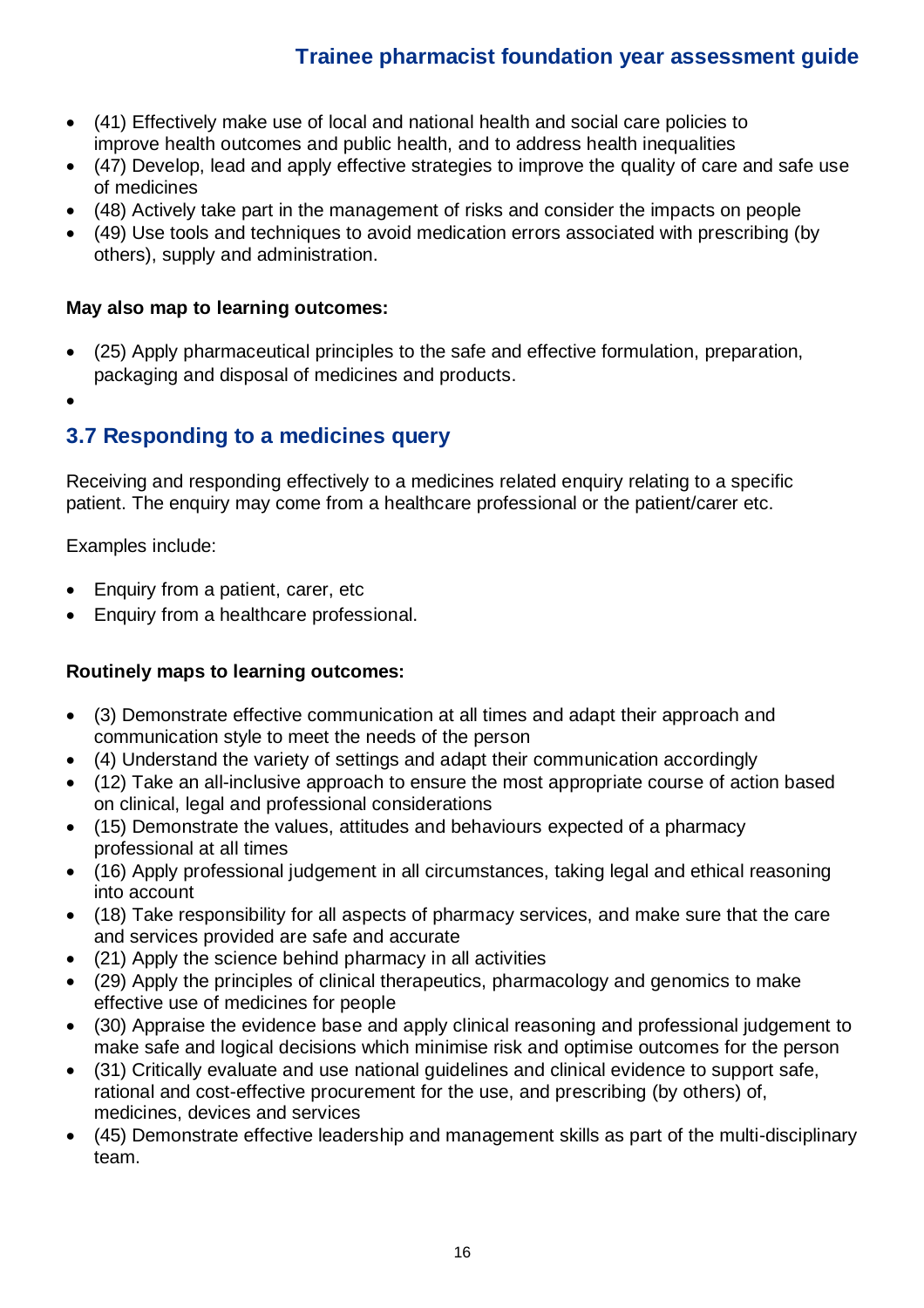### **May also map to learning outcomes:**

- (9) Take responsibility for ensuring that personal values and beliefs do not compromise person-centred care
- (17) Recognise and work within the limits of their knowledge and skills, and get support and refer to others when they need to
- (32) Accurately perform calculations.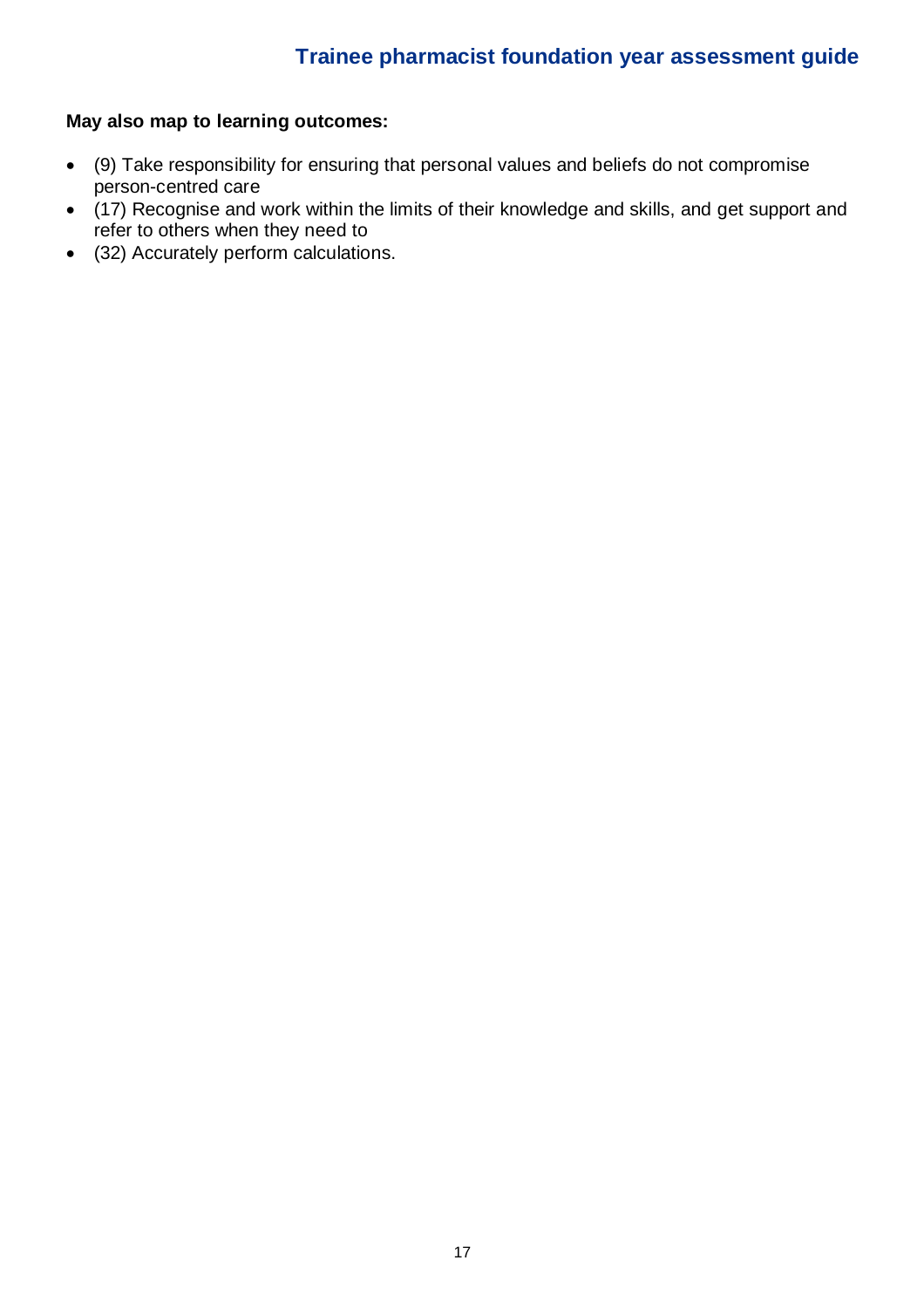## **4. Group B: Healthcare quality and improvement**

These activities are related to improving healthcare quality through broader actions.

Activities related to improving healthcare through broader actions may include:

- A quality improvement project
- An audit
- Supporting the education and training of other members of the healthcare team

As part of these activities, trainees are required to include a focus on public health and health inequalities.

Group B contains three assessment activities (Assessment Activities 8-10).

### **4.1 Service improvement**

A project or activity that supports quality improvement. **This may overlap with activity 9 and/or activity 10 in Group B.**

Examples include:

- Quality Improvement Project
- Patient satisfaction survey
- Pharmacy Quality Scheme (PQS) related activities.

#### **Routinely maps to learning outcomes:**

- (15) Demonstrate the values, attitudes and behaviours expected of a pharmacy professional at all times
- (45) Demonstrate effective leadership and management skills as part of the multi-disciplinary team
- (47) Develop, lead and apply effective strategies to improve the quality of care and safe use of medicines
- (55) Take part in research activities, audit, service evaluation and quality improvement, and demonstrate how these are used to improve care and services.

### **4.2 Teaching and mentoring**

Supporting the learning and development of others within the healthcare team, e.g. a teaching session. **This may overlap with activity 8 and/or activity 10 in Group B.**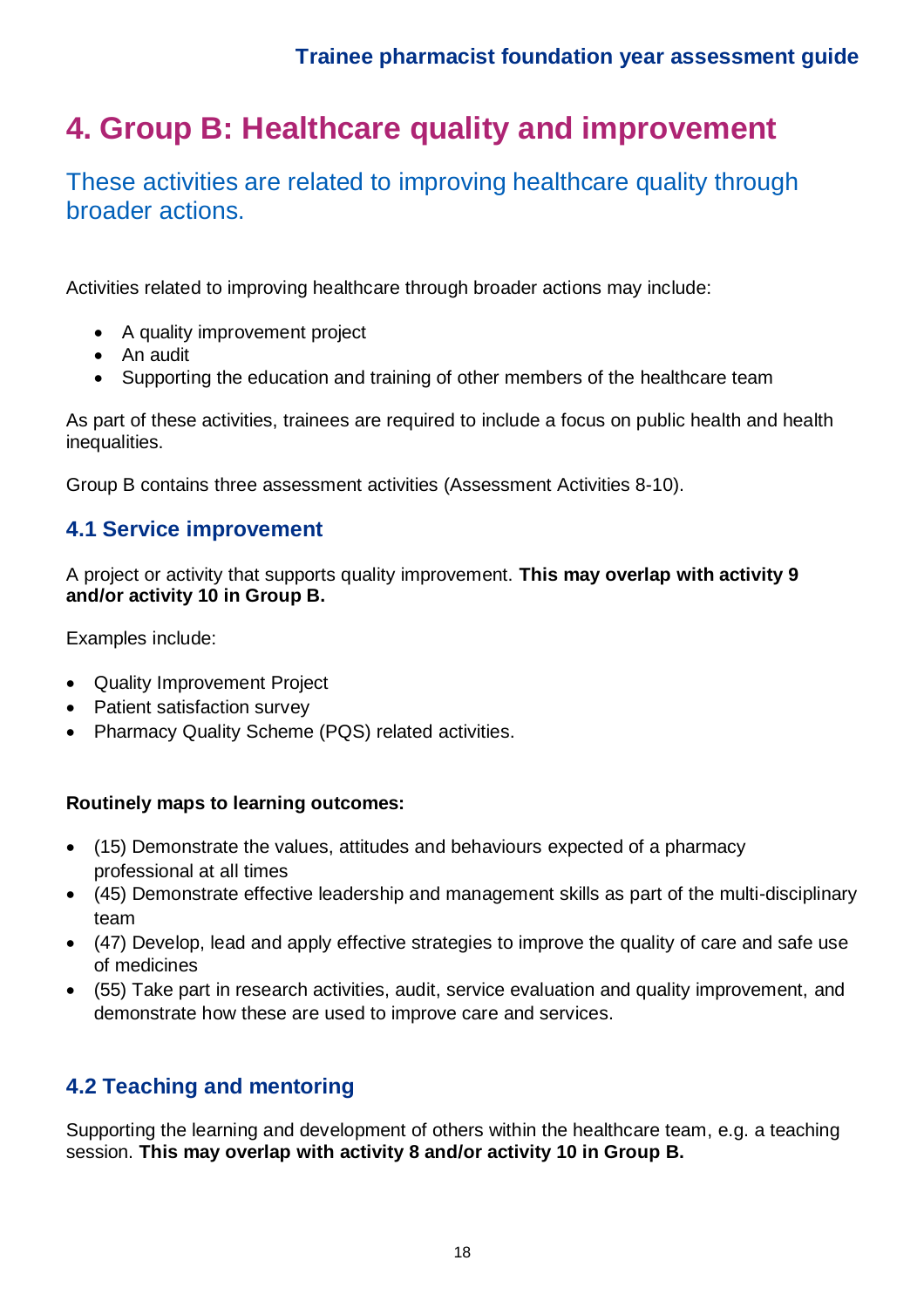Examples include:

• Teaching/training activity

### **Routinely maps to learning outcomes:**

- (15) Demonstrate the values, attitudes and behaviours expected of a pharmacy professional at all times
- (54) Support the learning and development of others, including through mentoring

## **4.3 Public health / health inequalities activity**

Participation in a public health/health inequalities activity, e.g. a health campaign or health promotion event. **This may overlap with activity 8 and/or activity 9 in Group B.**

Examples include:

• Participation in public health campaigns

- (6) Treat people as equals, with dignity and respect, and meet their own legal responsibilities under equality and human rights legislation, while respecting diversity and cultural differences
- (8) Assess and respond to the person's particular health risks, taking account of individuals' protected characteristics and background
- (11) Take into consideration factors that affect people's behaviours in relation to health and wellbeing
- (15) Demonstrate the values, attitudes and behaviours expected of a pharmacy professional at all times
- (21) Apply the science behind pharmacy in all activities
- (31) Critically evaluate and use national guidelines and clinical evidence to support safe, rational and cost-effective procurement for the use, and prescribing (by others) of, medicines, devices and services
- (33) Effectively promote healthy lifestyles using evidence-based techniques
- (41) Effectively make use of local and national health and social care policies to improve health outcomes and public health, and to address health inequalities
- (42) Proactively participate in the promotion and protection of public health in their practice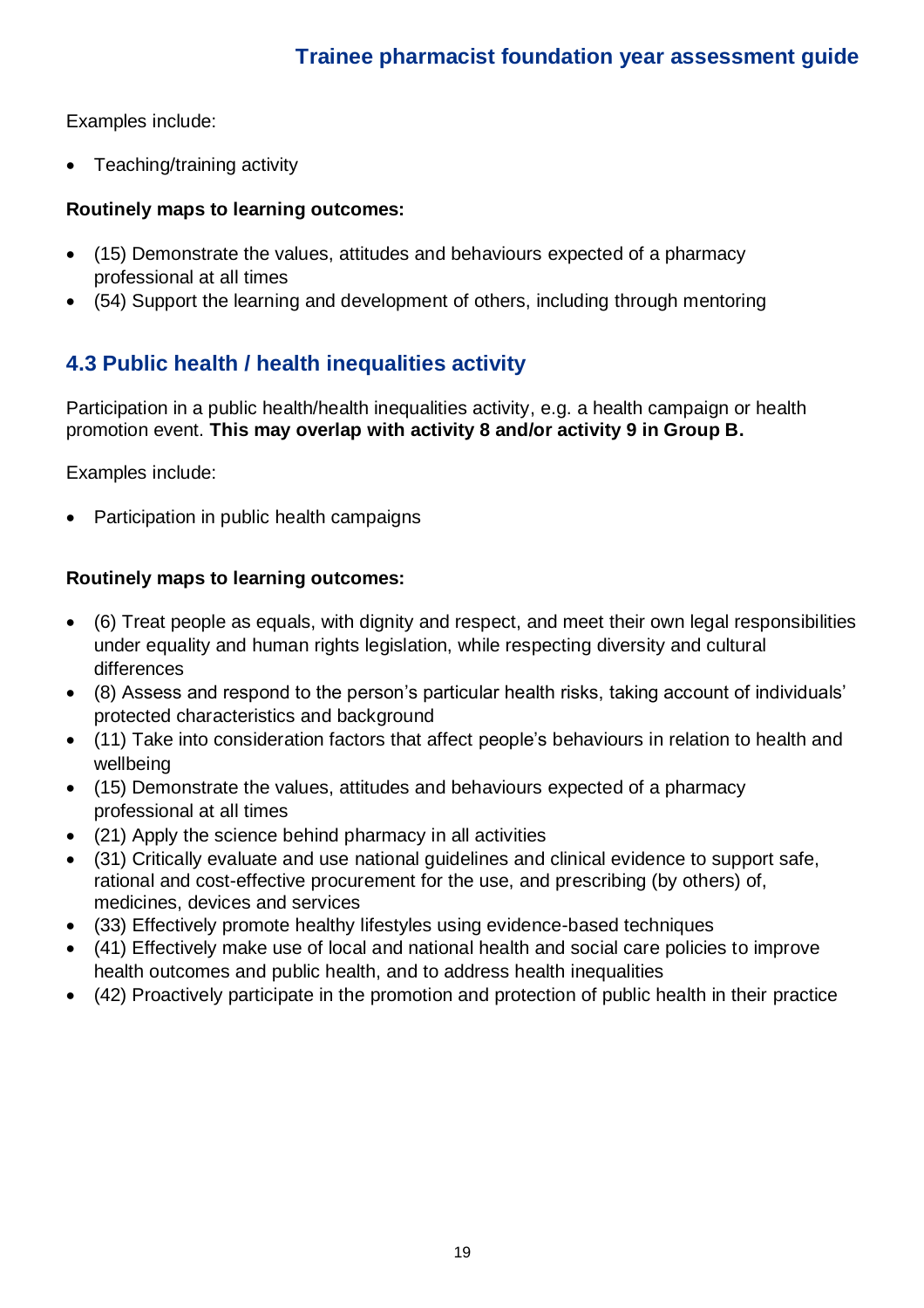## **5. Group C: Supplying medicines**

These activities relate to the safe and effective supply of medicines. These activities are typically more related to technical skills and processes such as dispensing and accuracy checking, but also to ensuring the legality and technical accuracy of prescriptions or other medicines-supply processes.

It is expected that the training site will have their own local procedure for assessing some components of this (e.g. dispensing accuracy and accuracy checking), so for some activities, the trainee should use evidence of completion of these local assessments to upload into their eportfolio.

Group C contains three assessment activities (Assessment Activities 11-13)

## **5.1 Technical and legal presentation issues: Identify and resolve**

Technical/legal screening of a prescription / inpatient medicines record / other medicines order form, identification of a technical and/or legal issue, professional reasoning supporting the generation /implementation of a recommendation to resolve the issue, which may involve interaction with another healthcare professional.

Examples include:

- FP10 prescription
- Inpatient medicines record
- Controlled drug requisition

- (1) Demonstrate empathy and keep the person at the centre of their approach to care at all times
- (3) Demonstrate effective communication at all times and adapt their approach and communication style to meet the needs of the person
- (4) Understand the variety of settings and adapt their communication accordingly
- (10) Demonstrate effective consultation skills, and in partnership with the person, decide the most appropriate course of action
- (12) Take an all-inclusive approach to ensure the most appropriate course of action based on clinical, legal and professional considerations
- (14) Work collaboratively and effectively with other members of the multi-disciplinary team to ensure high-quality, person-centred care, including continuity of care
- (15) Demonstrate the values, attitudes and behaviours expected of a pharmacy professional at all times
- (16) Apply professional judgement in all circumstances, taking legal and ethical reasoning into account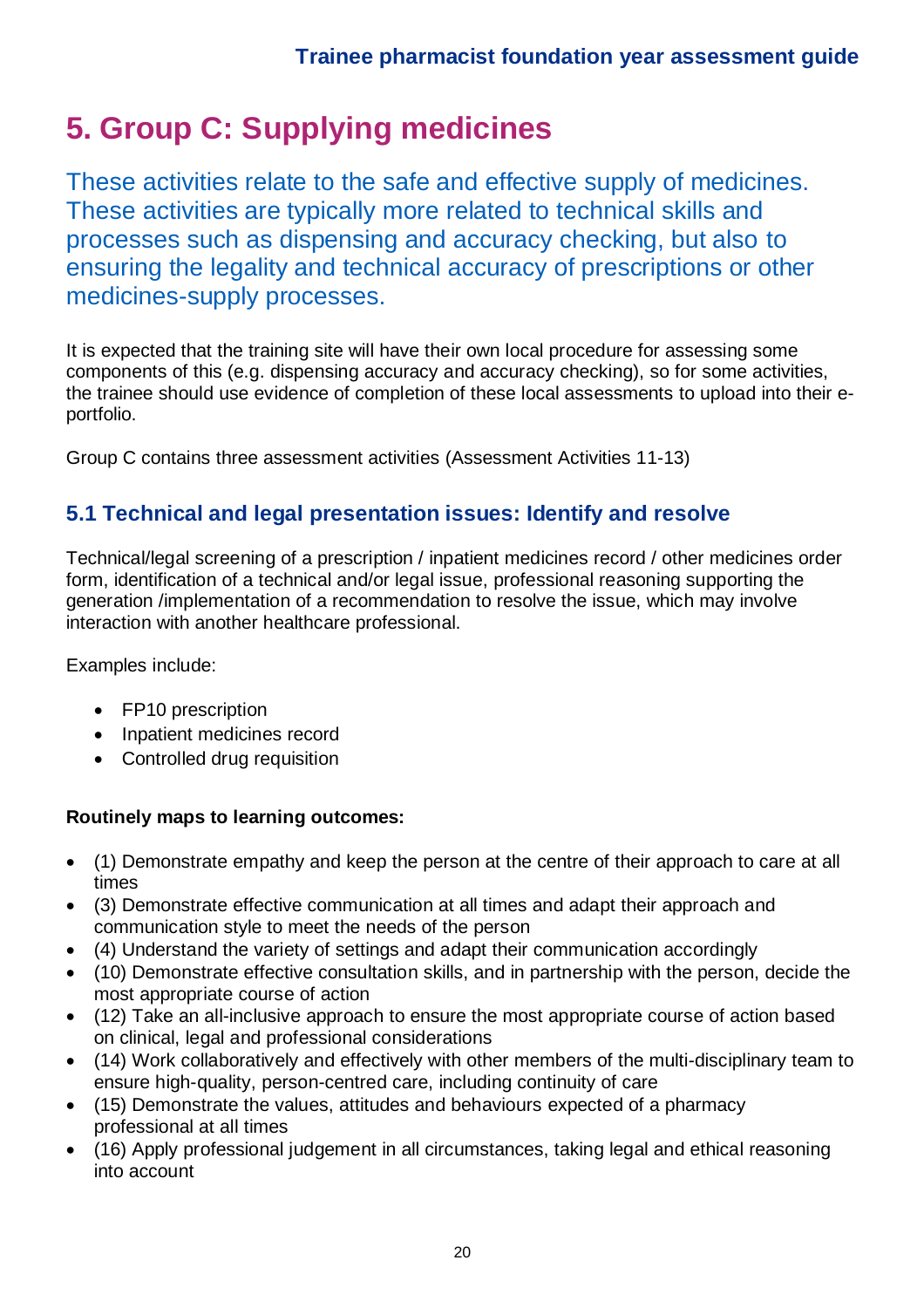- (18) Take responsibility for all aspects of pharmacy services, and make sure that the care and services provided are safe and accurate
- (20) Act openly and honestly when things go wrong and raise concerns even when it is not easy to do so
- (27) Take responsibility for the legal, safe and efficient supply and administration of medicines and devices
- (36) Apply relevant legislation related to prescribing
- (38) Understand clinical governance in relation to prescribing
- (39) Take responsibility for people's health records, including the legality, appropriateness, accuracy, security and confidentiality of personal data
- (45) Demonstrate effective leadership and management skills as part of the multi-disciplinary team
- (49) Use tools and techniques to avoid medication errors associated with prescribing (by others), supply and administration
- (50) Take appropriate actions to respond to complaints, incidents or errors in a timely manner and to prevent them happening again
- (51) Recognise when and how their performance or that of others could put people at risk and take appropriate actions
- (54) Support the learning and development of others, including through mentoring.

### **May also map to learning outcomes:**

- (17) Recognise and work within the limits of their knowledge and skills, and get support and refer to others when they need to
- (32) Accurately perform calculations
- (43) Identify misuse of medicines and implement effective strategies to deal with this
- (46) Make use of the skills and knowledge of other members of the multi-disciplinary team to manage resources and priorities
- (52) Demonstrate resilience and flexibility, and apply effective strategies to manage multiple priorities, uncertainty, complexity and change.

## **5.2 Dispensing prescriptions and preparing medicinal products**

Completion of local competency training in relation to the dispensing of medicines and devices, e.g. dispensing accuracy competency assessment.

Examples include:

- Local training/competency assessment on dispensing medicines against a prescription or medicines order
- Local training/competency assessment on preparation of extemporaneous or aseptic products

### **Routinely maps to learning outcomes:**

• (15) Demonstrate the values, attitudes and behaviours expected of a pharmacy professional at all times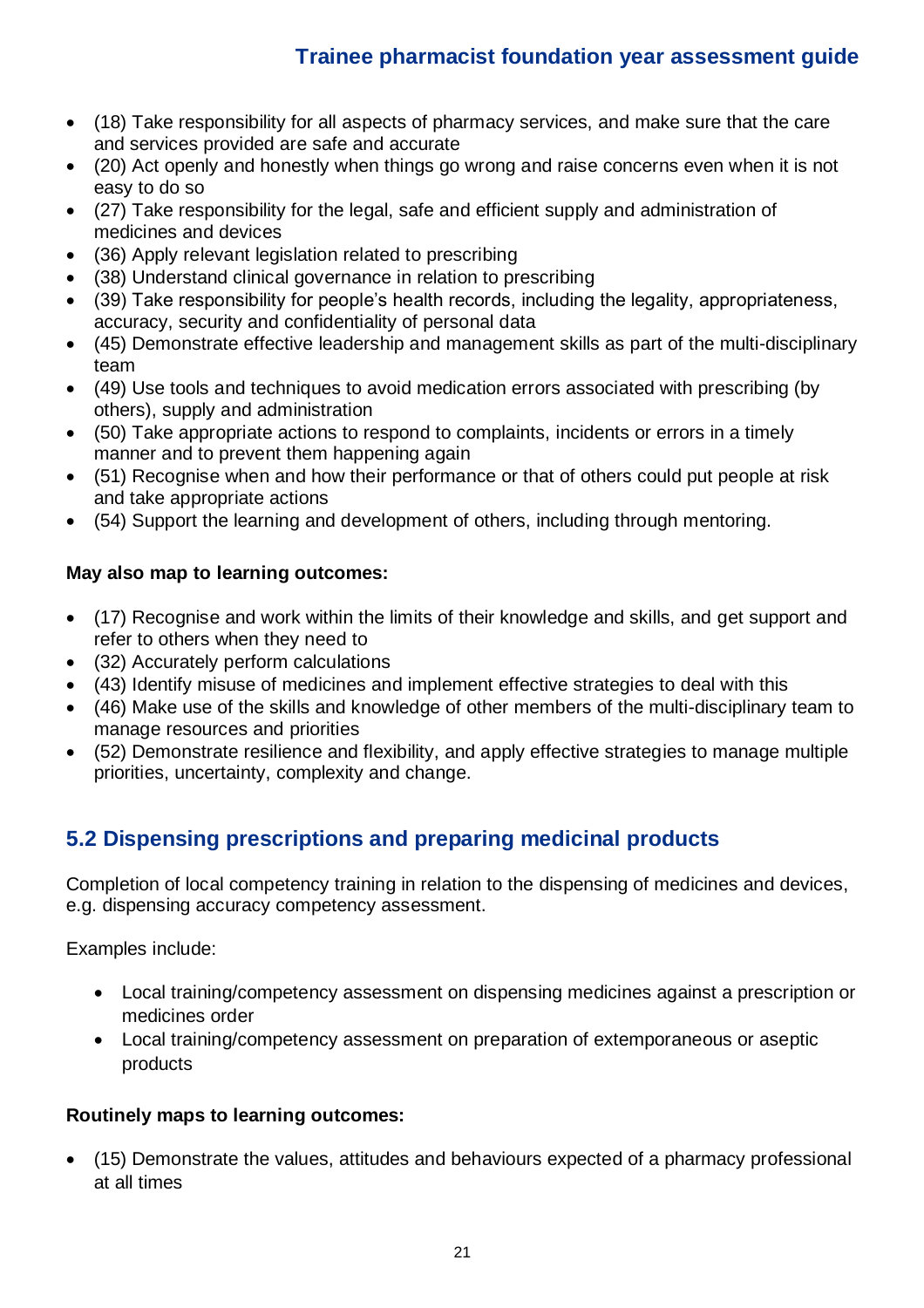- (16) Apply professional judgement in all circumstances, taking legal and ethical reasoning into account
- (18) Take responsibility for all aspects of pharmacy services, and make sure that the care and services provided are safe and accurate
- (20) Act openly and honestly when things go wrong and raise concerns even when it is not easy to do so
- (24) Keep abreast of new technologies and use data and digital technologies to improve clinical outcomes and patient safety, keeping to information governance principles
- (25) Apply pharmaceutical principles to the safe and effective formulation, preparation, packaging and disposal of medicines and products
- (26) Consider the quality, safety and risks associated with medicines and products and take appropriate action when producing and supplying them
- (27) Take responsibility for the legal, safe and efficient supply and administration of medicines and devices
- (32) Accurately perform calculations
- (36) Apply relevant legislation related to prescribing
- (39) Take responsibility for people's health records, including the legality, appropriateness, accuracy, security and confidentiality of personal data
- (48) Actively take part in the management of risks and consider the impacts on people
- (49) Use tools and techniques to avoid medication errors associated with prescribing (by others), supply and administration

### **May also map to learning outcomes:**

- (21) Apply the science behind pharmacy in all activities
- (51) Recognise when and how their performance or that of others could put people at risk and take appropriate actions
- (52) Demonstrate resilience and flexibility, and apply effective strategies to manage multiple priorities, uncertainty, complexity and change

## **5.3 Accuracy checking**

Completion of local competency training in relation to the final (accuracy) checking of dispensed medicines and devices, e.g. checking accuracy competency assessment.

Examples include:

• Local training/competency assessment on accuracy checking

- (15) Demonstrate the values, attitudes and behaviours expected of a pharmacy professional at all times
- (16) Apply professional judgement in all circumstances, taking legal and ethical reasoning into account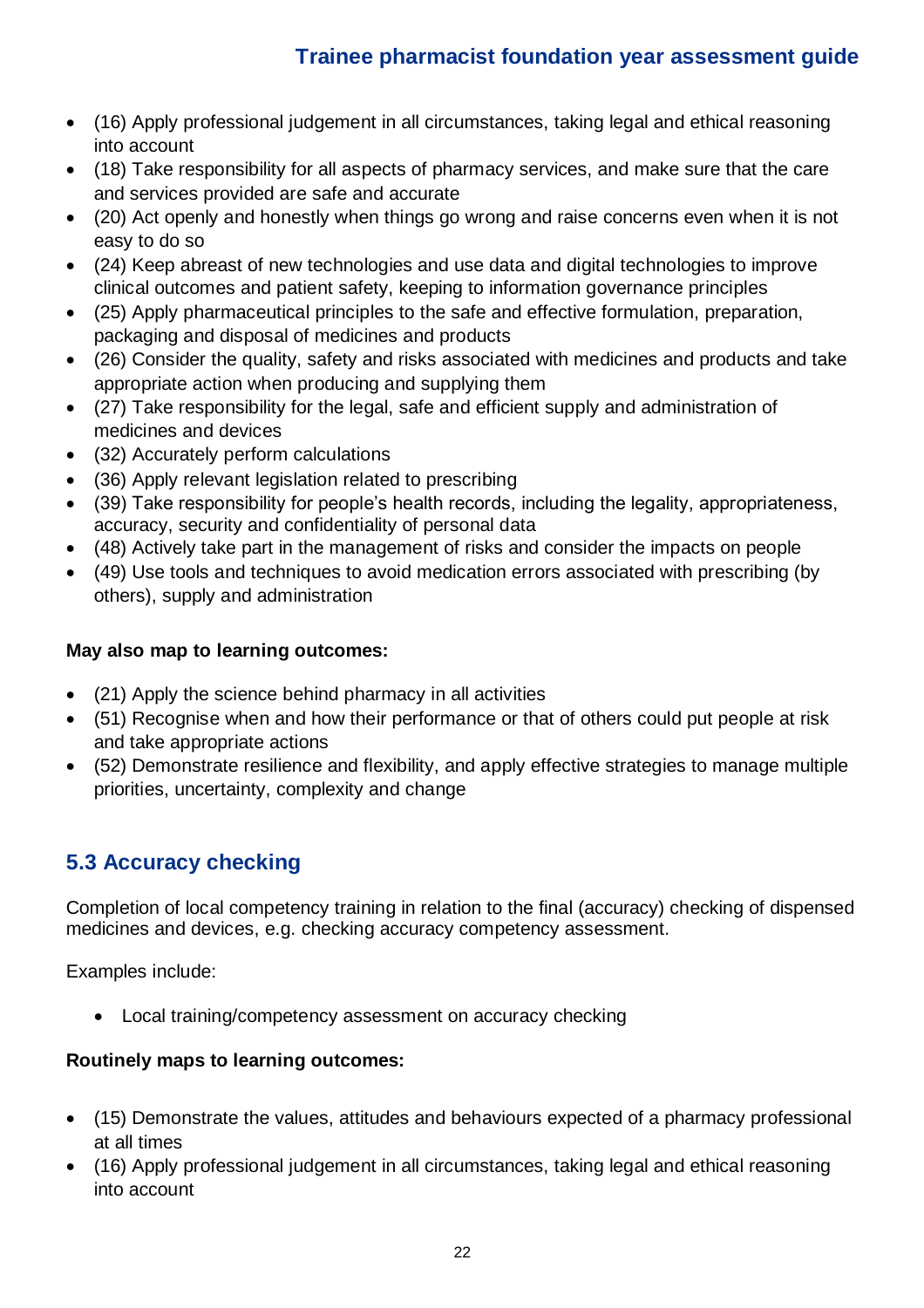- (18) Take responsibility for all aspects of pharmacy services, and make sure that the care and services provided are safe and accurate
- (20) Act openly and honestly when things go wrong and raise concerns even when it is not easy to do so
- (25) Apply pharmaceutical principles to the safe and effective formulation, preparation, packaging and disposal of medicines and products
- (26) Consider the quality, safety and risks associated with medicines and products and take appropriate action when producing and supplying them
- (27) Take responsibility for the legal, safe and efficient supply and administration of medicines and devices
- (32) Accurately perform calculations
- (36) Apply relevant legislation related to prescribing
- (48) Actively take part in the management of risks and consider the impacts on people
- (49) Use tools and techniques to avoid medication errors associated with prescribing (by others), supply and administration
- (51) Recognise when and how their performance or that of others could put people at risk and take appropriate actions.

### **May also map to learning outcomes:**

• (52) Demonstrate resilience and flexibility, and apply effective strategies to manage multiple priorities, uncertainty, complexity and change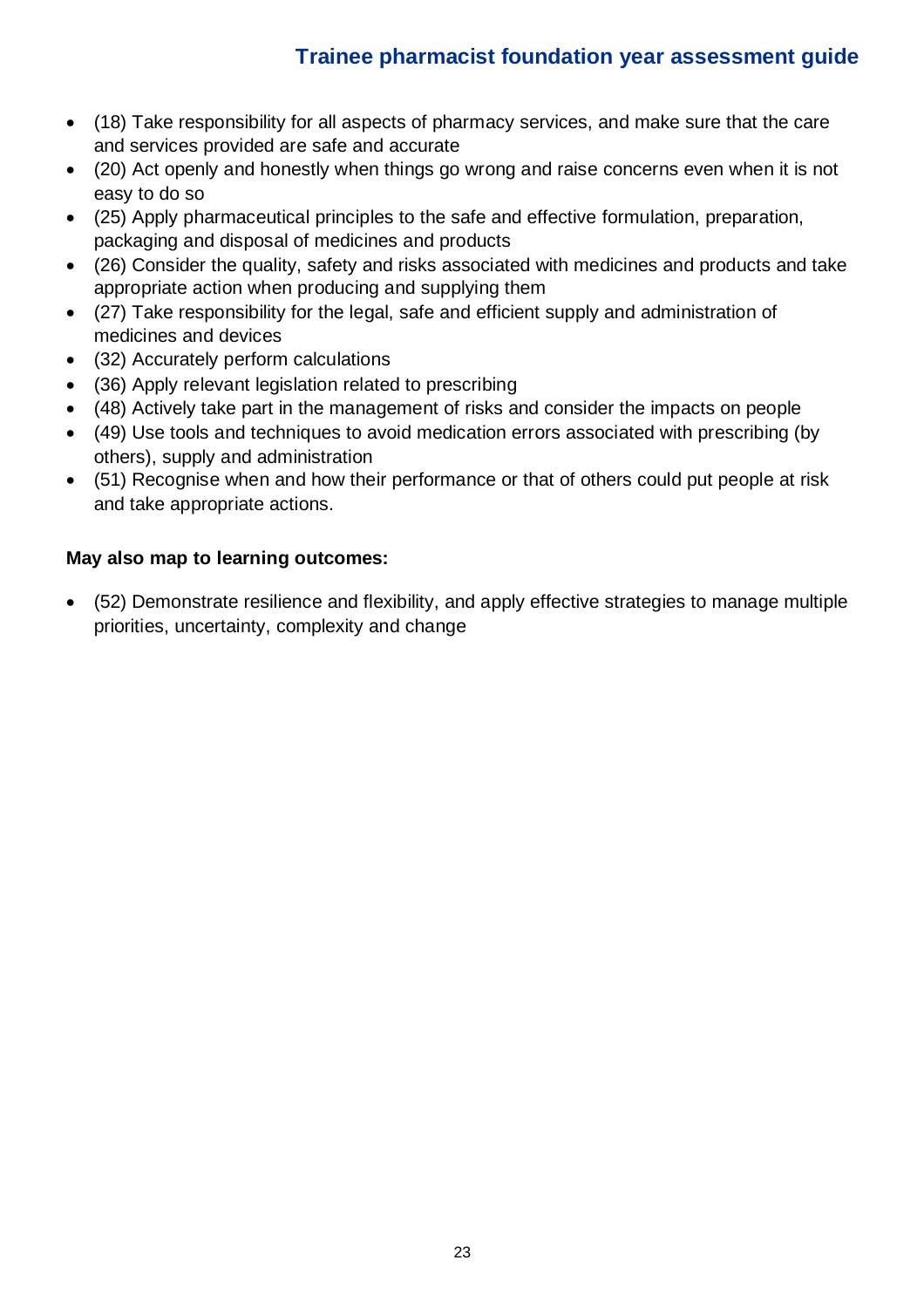## **6. Group D: Mandatory and specific training**

These activities relate to learning outcomes that can be demonstrated through the completion of local training, including mandatory training and locally identified first-aid training.

Group D contains five assessment activities (Assessment activities 14-18)

## **6.1 First Aid / Adult Basic Life Support**

Completion of first aid training (required)

Examples include:

- Locally identified/provided first aid training course
- Local Adult Basic Life Support training where required, as part of mandatory training

### **Routinely maps to learning outcomes:**

• (44) Respond appropriately to medical emergencies, including the provision of first aid

## **6.2 Safeguarding children and vulnerable adults**

Completion of mandatory training / assessment in relation to the safeguarding of children/vulnerable adults.

Examples include:

- Employing organisation mandatory training on safeguarding children
- Employing organisation mandatory training on safeguarding vulnerable adults

### **Routinely maps to learning outcomes:**

• (40) Understand and implement relevant safeguarding procedures, including local and national guidance in relation to each person

## **6.3 Health and safety**

Employing organisation mandatory training on Health and Safety.

Examples include:

• Completion of mandatory training on Health and Safety (required)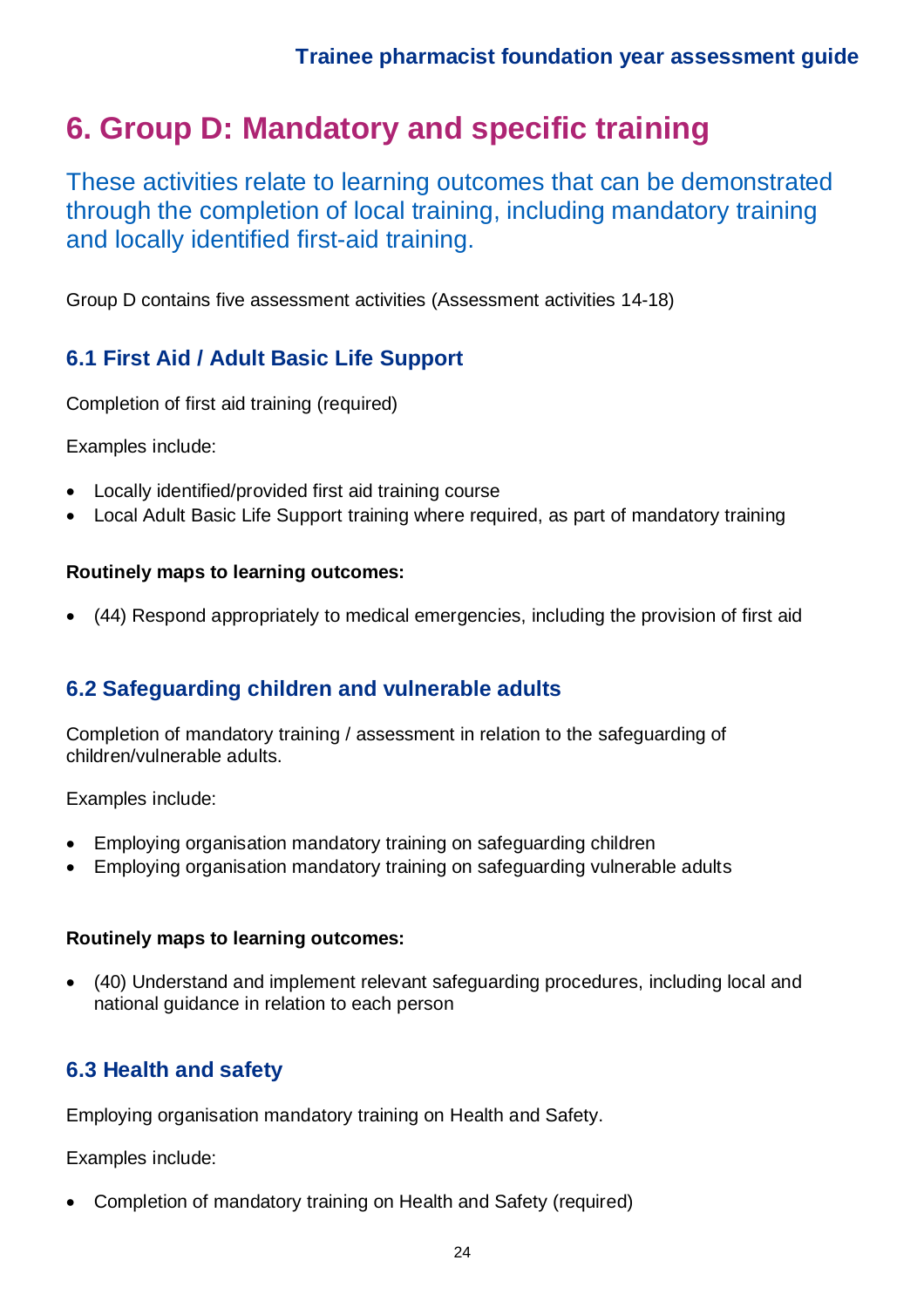### **Routinely maps to learning outcomes:**

• (19) Take responsibility for all aspects of health and safety and take actions when necessary, particularly but not exclusively during the COVID-19 pandemic

## **6.4 Digital healthcare systems used in employing organisations**

Completion of local training, as required, for the use of digital healthcare systems in the training setting.

Examples include:

- Electronic Prescribing and Medicines Administration (EPMA) system training
- Electronic health record training (e.g. SystmOne)
- PharmOutcomes

#### **Routinely maps to learning outcomes:**

- (24) Keep abreast of new technologies and use data and digital technologies to improve clinical outcomes and patient safety, keeping to information governance principles
- (38) Understand clinical governance in relation to prescribing.

### **6.5 Development and application of advanced therapies**

Completion of an appropriate online learning module agreed between the trainee and designated supervisor. Please note that this activity relates to learning outcomes 22 and 23, both of which are required to be demonstrated at 'Knows How' level only.

- (22) Demonstrate how the science behind pharmacy is applied in the discovery, design, development and safety testing of medicines and devices
- (23) Recognise the technologies that are behind developing advanced therapeutic medicinal products and precision medicines, including the formulation, supply and quality assurance of these therapeutic agents.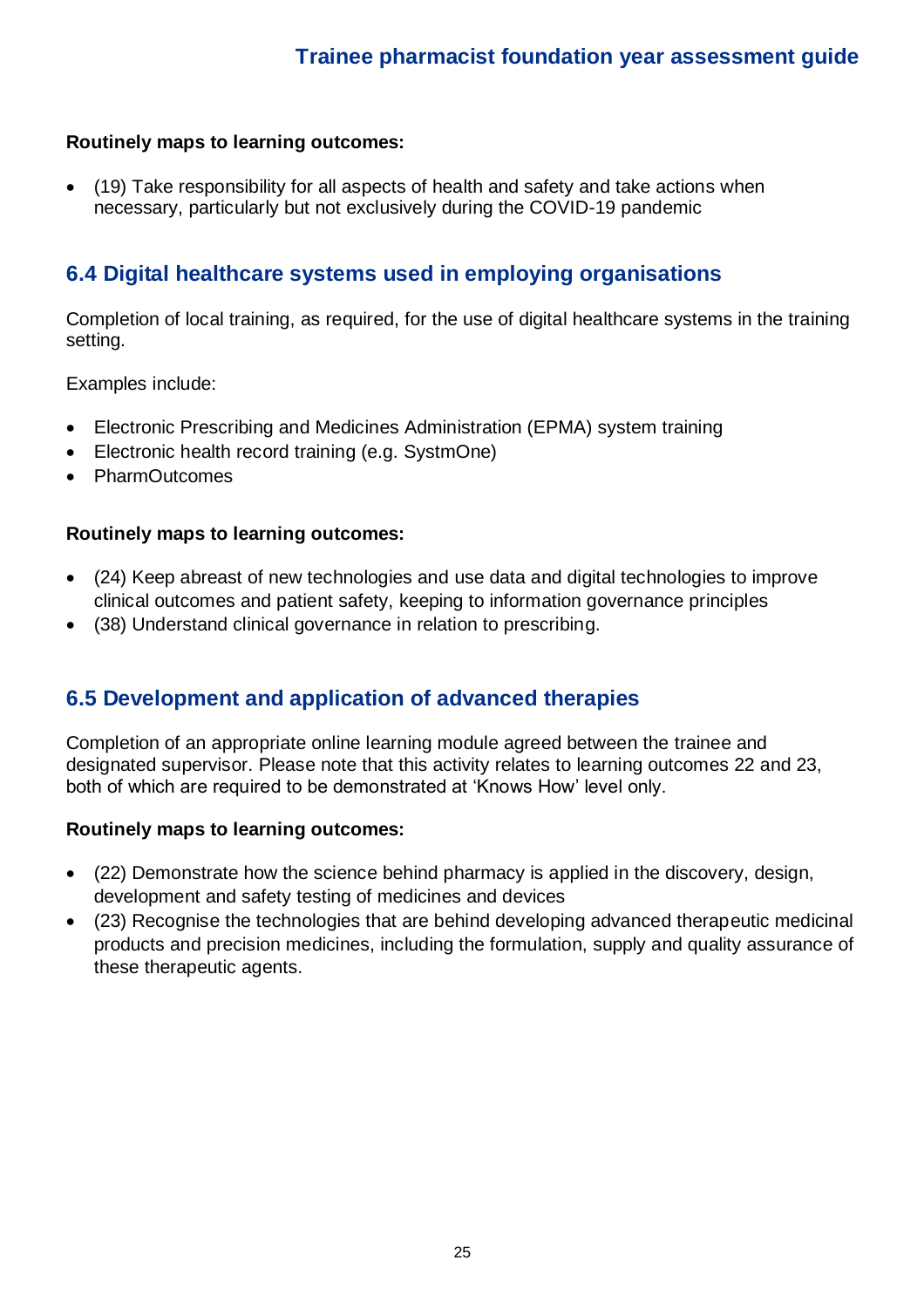## **7. Group E: Personal development and progression**

These activities support the planning of learning during the Foundation training year (including the learning needs analysis and personal development plan cycles). They also provide the opportunity to provide specific evidence for learning outcomes that may have been more difficult to meet through other activities.

At the start of the Foundation training year, the trainee pharmacist and designated supervisor must have an initial meeting to support the completion of:

- 1. A learning needs analysis (LNA) to review the learning outcomes (see the [HEE](https://sway.office.com/9IjykRqsbaN0Bh8B)  [learning needs assessment microlearning resource\)](https://sway.office.com/9IjykRqsbaN0Bh8B)
- 2. A personal development plan (PDP)
- 3. The learning agreement.

At intervals of 13 weeks, the trainee pharmacist and the designated supervisor must meet to review progress (and complete a progress report for submission to the GPhC). The LNA and PDP should be completed at week 1 and 26, and optionally in weeks 13 and 39.

As part of this process, the trainee pharmacist and designated supervisor should also plan when the different assessment activities will be completed.

Group E contains three assessment activities (Assessment activities 19-21).

### **7.1 Learning needs assessment and personal development plan**

Completion of the PDP and LNA twice during the year: e.g. at week 1 and week 26. This can be completed four times if desired (i.e. also at week 13 and week 39).

#### **Routinely maps to learning outcomes:**

• (53) Reflect upon, identify, and proactively address their learning needs.

### **7.2 Multisource feedback**

Gain multisource feedback on own performance, from colleagues (using a multisource feedback tool) and service users (using a patient satisfaction questionnaire tool).

#### **Routinely maps to learning outcomes:**

• (53) Reflect upon, identify, and proactively address their learning needs.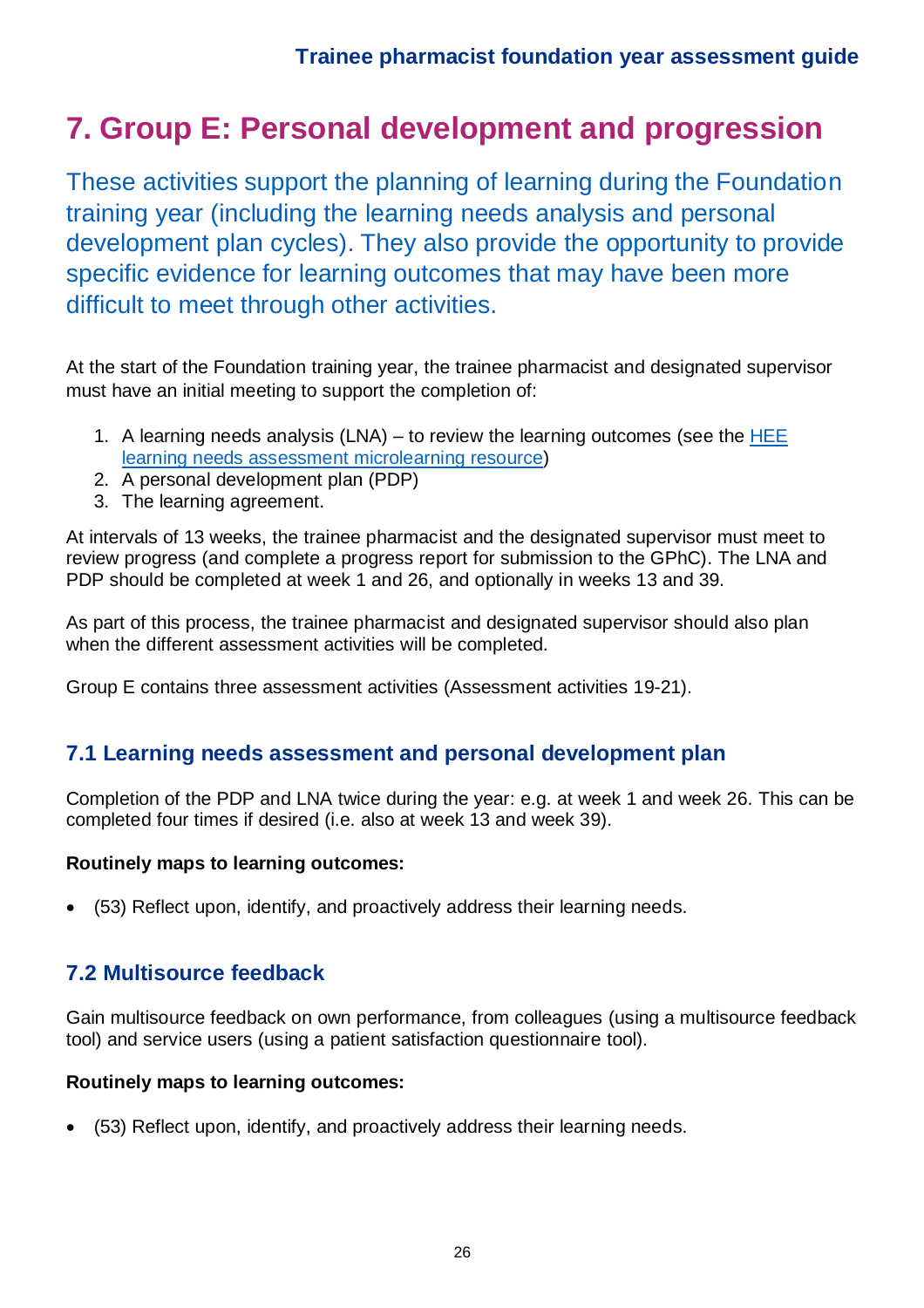## **7.3 Supplementary evidence**

This activity is used in agreement between the trainee pharmacist and designated supervisor to provide evidence for specific learning outcomes that are difficult to provide evidence for using other activities. This may vary between sectors and location (region) of the training site.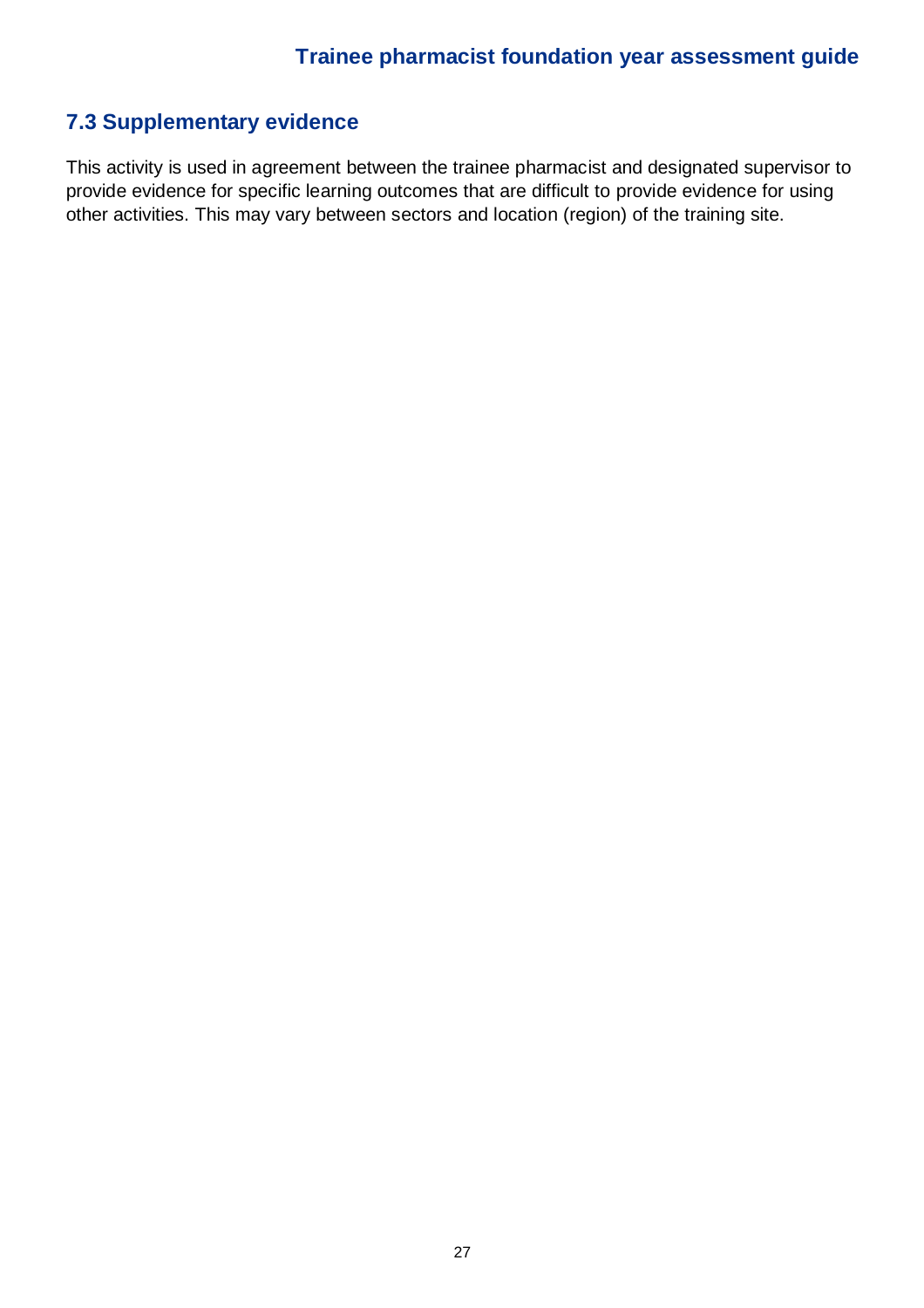## **Appendix 1: The GPhC Interim learning outcomes**

Where the learning outcome or level of demonstration box are shaded light blue, with an asterisk, this indicates that either the wording of the learning outcome or the level of demonstration (against Miller's Triangle) have been modified for the interim learning outcomes. This is for information only.

Please note that learning outcome 37 is crossed-through and is not being used in the interim learning outcomes for the initial education and training of pharmacists. It remains in the table as a placeholder so that the numbering of learning outcomes is not altered and will remain consistent when the full learning outcomes are introduced in the future.

| <b>Number</b> | Learning outcomes for person-centred care and collaboration                                                                                                                                        |             |  |
|---------------|----------------------------------------------------------------------------------------------------------------------------------------------------------------------------------------------------|-------------|--|
| 1.            | Demonstrate empathy and always keep the person at the centre of<br>their approach to care                                                                                                          | <b>Does</b> |  |
| 2.            | Work in partnership with people to support and empower them in<br>shared decision-making about their health and wellbeing                                                                          | <b>Does</b> |  |
| 3.            | Always demonstrate effective communication and adapt their<br>approach and communication style to meet the needs of the<br>person                                                                  | <b>Does</b> |  |
| 4.            | Understand the variety of settings and adapt their communication<br>accordingly                                                                                                                    | <b>Does</b> |  |
| 5.            | Proactively support people to make safe and effective use of their<br>medicines and devices                                                                                                        | <b>Does</b> |  |
| 6.            | Treat people as equals, with dignity and respect, and meet<br>their own legal responsibilities under equality and human rights<br>legislation, while respecting diversity and cultural differences | <b>Does</b> |  |
| 7.            | Obtain informed consent before providing care and pharmacy<br>services                                                                                                                             | <b>Does</b> |  |
| 8.            | Assess and respond to the person's particular health risks, taking<br>account of individuals' protected characteristics and background                                                             | <b>Does</b> |  |
| 9.            | Take responsibility for ensuring that personal values and beliefs do<br>not compromise person-centred care                                                                                         | <b>Does</b> |  |
| 10.           | Demonstrate effective consultation skills, and in partnership with the<br>person, decide the most appropriate course of action                                                                     | <b>Does</b> |  |
| 11.           | Take into consideration factors that affect people's behaviours in<br>relation to health and wellbeing                                                                                             | <b>Does</b> |  |
| 12.           | Take an all-inclusive approach to ensure the most appropriate<br>course of action based on clinical, legal and professional<br>considerations                                                      | <b>Does</b> |  |
| 13.           | Recognise the psychological, physiological, and physical impact of<br>prescribing decisions on people                                                                                              | <b>Does</b> |  |
| 14.           | Work collaboratively and effectively with other members of the<br>multi-disciplinary team to ensure high-quality, person-centred care,<br>including continuity of care                             | <b>Does</b> |  |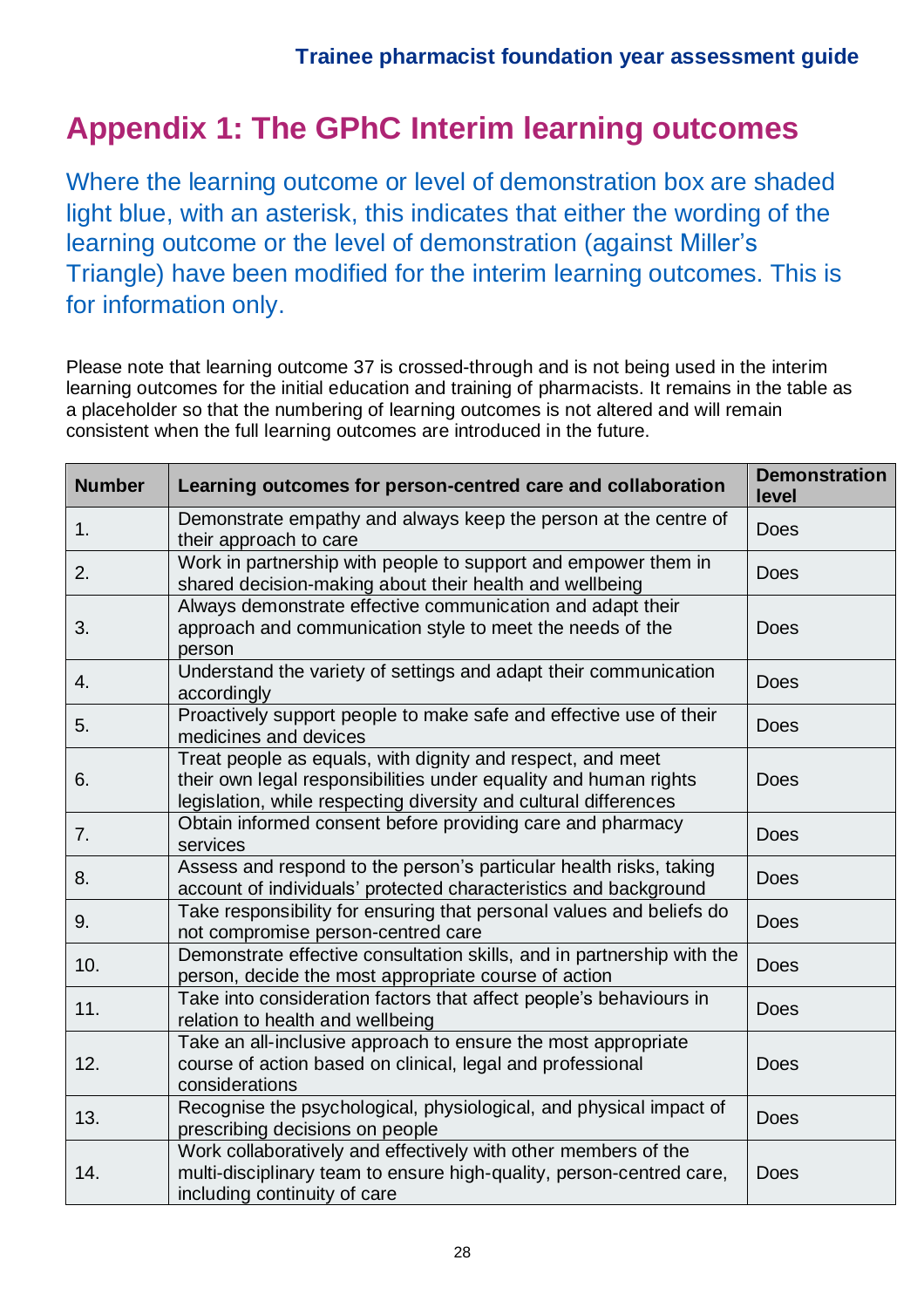| <b>Number</b> | Learning outcomes for professional practice                                                                                                                                                                                                                                                                              | <b>Demonstration</b><br>level |  |
|---------------|--------------------------------------------------------------------------------------------------------------------------------------------------------------------------------------------------------------------------------------------------------------------------------------------------------------------------|-------------------------------|--|
| 15.           | Demonstrate the values, attitudes and behaviours always expected<br>of a pharmacy professional                                                                                                                                                                                                                           | <b>Does</b>                   |  |
| 16.           | Apply professional judgement in all circumstances, taking legal and<br>ethical reasoning into account                                                                                                                                                                                                                    | <b>Does</b>                   |  |
| 17.           | Recognise and work within the limits of their knowledge and skills,<br>and get support and refer to others when they need to                                                                                                                                                                                             | <b>Does</b>                   |  |
| 18.           | Take responsibility for all aspects of pharmacy<br>services, and make sure that the care and services<br><b>Does</b><br>provided are safe and accurate                                                                                                                                                                   |                               |  |
| 19.           | *Take responsibility for all aspects of health and safety and take<br>actions when necessary, particularly but not exclusively during the<br><b>Does</b><br>COVID-19 pandemic*                                                                                                                                           |                               |  |
| 20.           | Act openly and honestly when things go wrong and raise concerns<br>even when it is not easy to do so                                                                                                                                                                                                                     | <b>Does</b>                   |  |
| 21.           | Apply the science behind pharmacy in all activities                                                                                                                                                                                                                                                                      | <b>Does</b>                   |  |
| 22.           | Demonstrate how the science behind pharmacy is applied in the<br>discovery, design, development and safety testing of medicines and<br>devices                                                                                                                                                                           | Knows how                     |  |
| 23.           | Recognise the technologies that are behind developing advanced<br>therapeutic medicinal products and precision medicines, including<br>the formulation, supply and quality assurance of these therapeutic<br>agents                                                                                                      | *Knows how*                   |  |
| 24.           | Keep abreast of new technologies and use data and digital<br>technologies to improve clinical outcomes and patient<br>safety, keeping to information governance principles                                                                                                                                               | <b>Does</b>                   |  |
| 25.           | Apply pharmaceutical principles to the safe and effective<br>formulation, preparation, packaging and disposal of medicines and<br>products                                                                                                                                                                               | Shows how                     |  |
| 26.           | *Consider the quality, safety and risks associated with medicines<br>and products and take appropriate action when producing and<br>supplying them*                                                                                                                                                                      | Shows how                     |  |
| 27.           | *Take responsibility for the legal, safe, and efficient supply and<br>administration of medicines and devices*                                                                                                                                                                                                           | <b>Does</b>                   |  |
| 28.           | *Demonstrate effective diagnostic skills, including physical<br>examination, to decide the most appropriate course of action for the<br>person. During the COVID-19 pandemic all relevant precautions<br>must be taken to ensure the safety of the patient and foundation<br>trainee when physical contact is necessary* | *Shows how*                   |  |
| 29.           | *Apply the principles of clinical therapeutics, pharmacology, and<br>genomics to make effective use of medicines for people*                                                                                                                                                                                             | <b>Does</b>                   |  |
| 30.           | Appraise the evidence base and apply clinical<br>reasoning and professional judgement to make safe and logical<br>decisions which minimise risk and optimise outcomes for the<br>person                                                                                                                                  | <b>Does</b>                   |  |
| 31.           | *Critically evaluate and use national guidelines and clinical evidence<br>to support safe, rational, and cost-effective procurement for the use,<br>and prescribing (by others) of, medicines, devices and services*                                                                                                     | <b>Does</b>                   |  |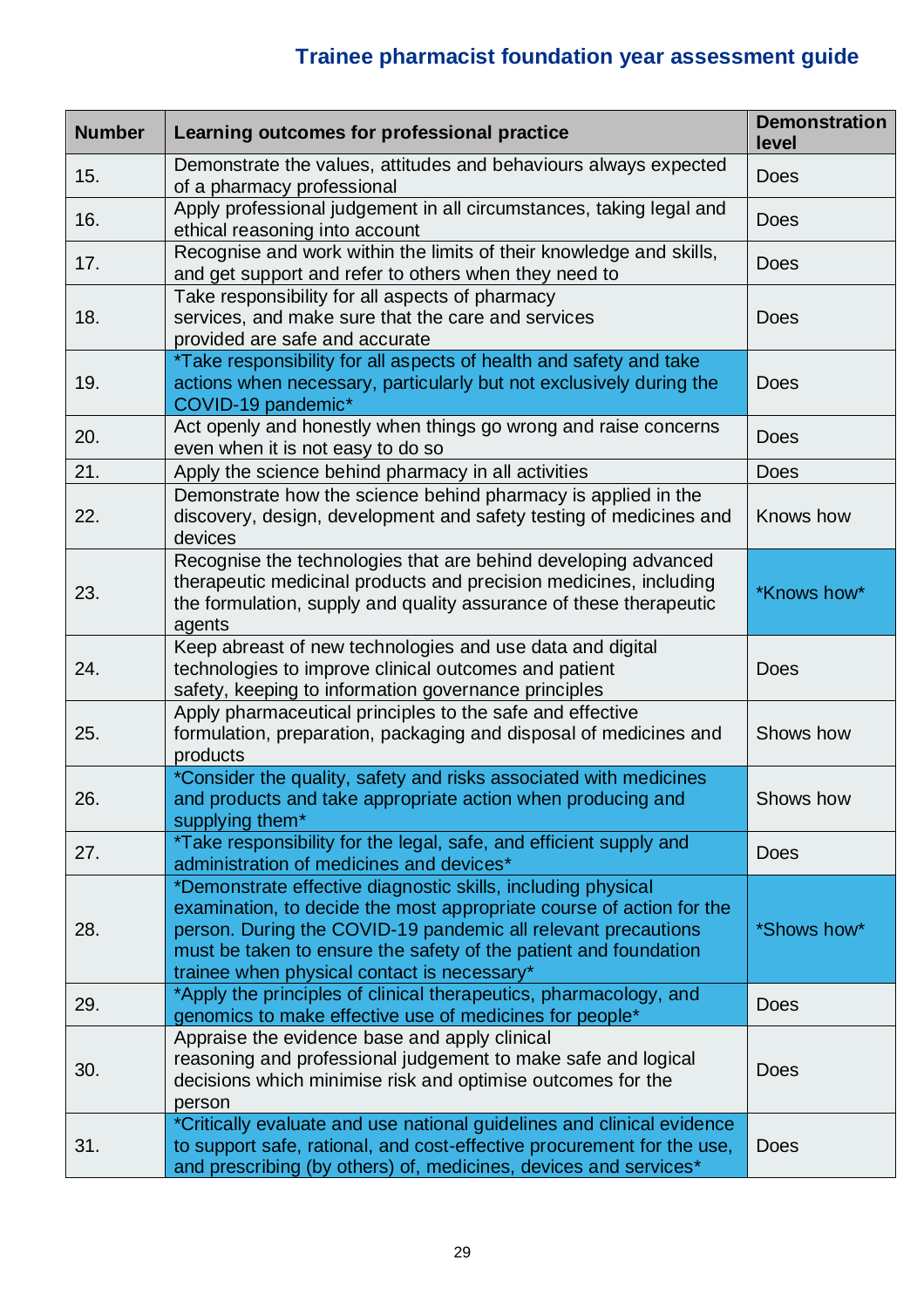| <b>Number</b> | Learning outcomes for leadership and management                                                                                                                   | <b>Demonstration</b><br>level |  |
|---------------|-------------------------------------------------------------------------------------------------------------------------------------------------------------------|-------------------------------|--|
| 32.           | Accurately perform calculations                                                                                                                                   | <b>Does</b>                   |  |
| 33.           | Effectively promote healthy lifestyles using evidence-based<br><b>Does</b><br>techniques                                                                          |                               |  |
| 34.           | Apply the principles of effective monitoring and management to<br>improve health outcomes                                                                         | <b>Does</b>                   |  |
| 35.           | Anticipate and recognise adverse drug reactions, and recognise the<br>need to apply the principles of pharmacovigilance <sup>1</sup>                              | <b>Does</b>                   |  |
| 36.           | *Apply relevant legislation related to prescribing*                                                                                                               | <b>Does</b>                   |  |
| 37.           | Prescribe effectively within the relevant systems and frameworks for<br>medicines use                                                                             | <b>Does</b>                   |  |
| 38.           | *Understand clinical governance in relation to prescribing*                                                                                                       | *Shows how*                   |  |
| 39.           | Take responsibility for people's health records, including the<br>legality, appropriateness, accuracy, security and confidentiality of<br>personal data           | <b>Does</b>                   |  |
| 40.           | Understand and implement relevant safeguarding procedures,<br>including local and national guidance in relation to each person                                    | <b>Does</b>                   |  |
| 41.           | Effectively make use of local and national health and social care<br>policies to improve health outcomes and public health, and to<br>address health inequalities | <b>Does</b>                   |  |
| 42.           | Proactively participate in the promotion and protection of public<br>health in their practice                                                                     | <b>Does</b>                   |  |
| 43.           | Identify misuse of medicines and implement effective strategies<br>to deal with this                                                                              | <b>Does</b>                   |  |
| 44.           | Respond appropriately to medical emergencies, including the<br>provision of first aid                                                                             | Shows how                     |  |
| 45.           | Demonstrate effective leadership and management skills as part of<br>the multi-disciplinary team                                                                  | <b>Does</b>                   |  |
| 46.           | Make use of the skills and knowledge of other members of the<br>multi-disciplinary team to manage resources and priorities                                        | Does                          |  |
| 47.           | Develop, lead and apply effective strategies to improve the quality<br>of care and safe use of medicines                                                          | <b>Does</b>                   |  |
| 48.           | Actively take part in the management of risks and consider the<br>impacts on people                                                                               | <b>Does</b>                   |  |
| 49.           | *Use tools and techniques to avoid medication errors associated<br>with prescribing (by others), supply and administration*                                       | <b>Does</b>                   |  |
| 50.           | Take appropriate actions to respond to complaints, incidents or<br>errors in a timely manner and to prevent them happening again                                  | <b>Does</b>                   |  |
| 51.           | Recognise when and how their performance or that of others could<br>put people at risk and take appropriate actions                                               | <b>Does</b>                   |  |
| 52.           | Demonstrate resilience and flexibility, and apply effective strategies<br>to manage multiple priorities, uncertainty, complexity and change                       | <b>Does</b>                   |  |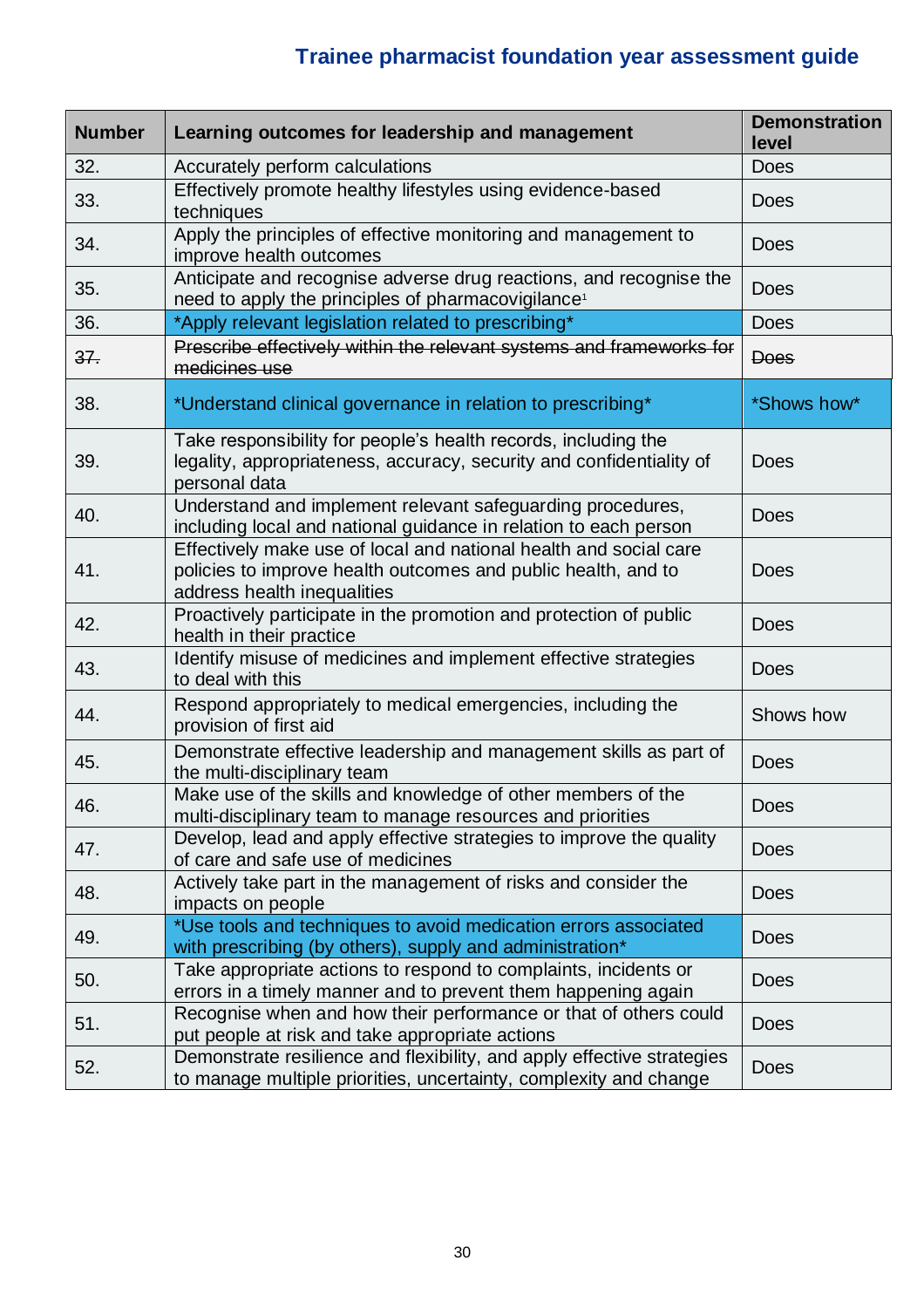| <b>Number</b> | Learning outcomes for education and research                                                                                                               | <b>Demonstration</b><br>level |
|---------------|------------------------------------------------------------------------------------------------------------------------------------------------------------|-------------------------------|
| 53.           | Reflect upon, identify, and proactively address their learning needs                                                                                       | <b>Does</b>                   |
| 54.           | Support the learning and development of others,<br>including through mentoring                                                                             | <b>Does</b>                   |
| 55.           | Take part in research activities, audit, service evaluation and quality<br>improvement, and demonstrate how these are used to improve care<br>and services | <b>Does</b>                   |